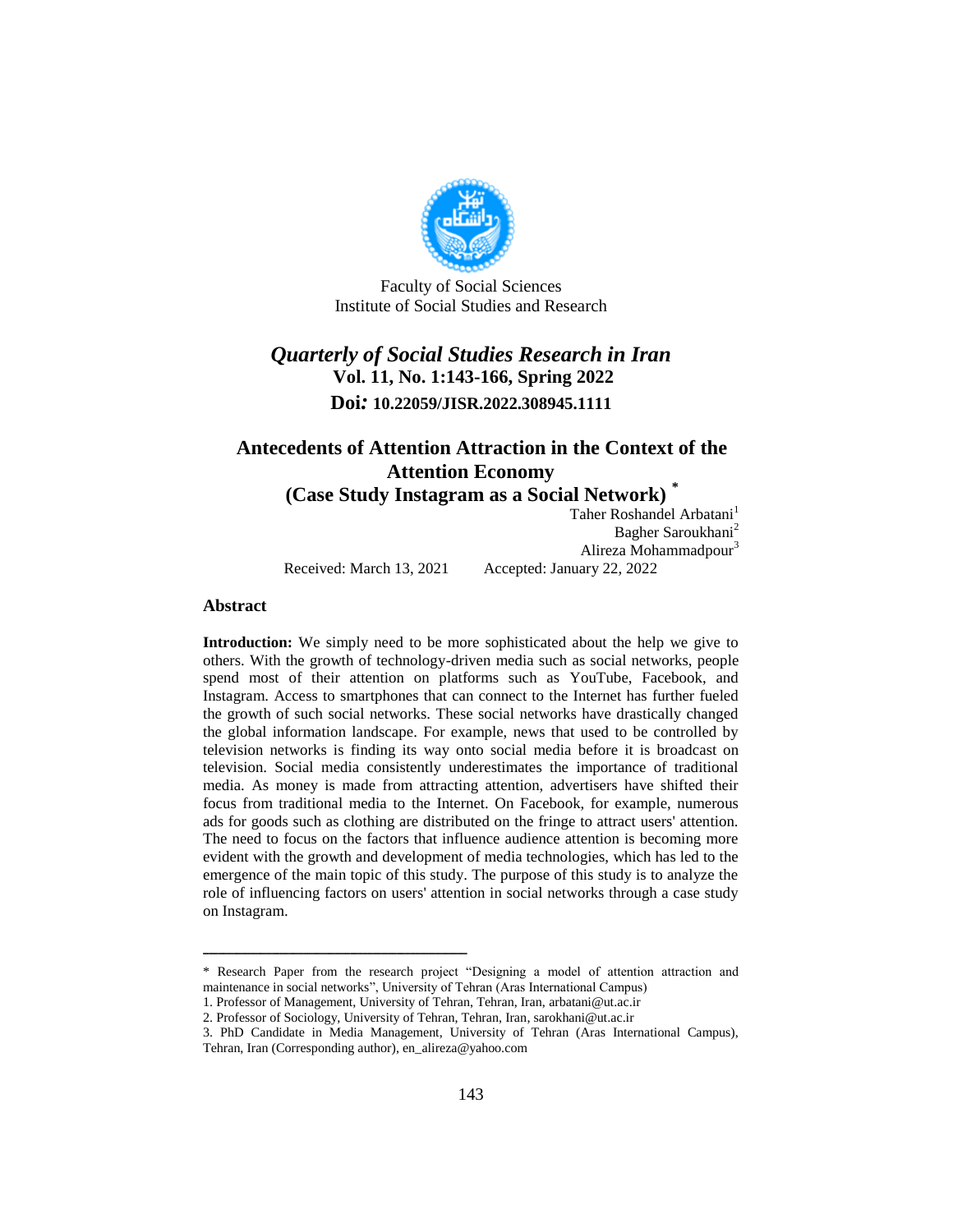**Method:** This study is "applied" research in the sense of the objective, "descriptive" research in the sense of the design, and a survey approach in the sense of the method. The conceptual model was developed based on the existing literature. The data collection instrument was a questionnaire based on the experimental data. The statistical population consisted of all the students of Tehran College in 2018, and using stratified random sampling, a sample of 384 students was considered. Moreover, Pearson correlation test and linear regression analysis were used to analyze the data using SPSS version 22 software.

Findings: The results showed that five factors, including relevance, timing, credibility, layout, and website graphics, can lead to higher user (student) attention on social media (Instagram in this study), In fact, these five variables may play a role in predicting the variable that attracts audience attention. It should be noted that no previous study in the field has empirically investigated the antecedents of audience attention in social networks, and this is the first study to investigate the crucial role of these variables in the field.

**Conclusion:** Considering that the appropriateness of content in social networks is important for users, content producers should provide the appropriate amount of information needed by their target users to optimize for users in various activities such as shopping, restaurant search, etc., on the one hand, and to prevent users from directing their attention to other social networks, on the other hand. For users, proper timing in providing information is one of the most important components that influence their attention. Therefore, updating the available information and content about specific products, services, or events, and being able to access it quickly through a simple search, can draw users' attention to a specific social network, which has many potential benefits for content producers. More importantly, for users, the credibility of information sources and content producers determines the effectiveness of the information they receive. Thus, when content comes from well-known people (such as celebrities), users are more likely to trust the content. In addition, when people are looking for specific information about a particular event or topic, it is important that the content provider or producer has expertise, knowledge, and understanding of the topic to increase the acceptance of that content by users. Since layout plays an important role in attracting the audience's attention, managers of social networks or channels should pay attention to designing the visual content of audio, video, or text productions to make them more attractive to users.

**Keywords:** Attention Economy, Attention Management, Technology-Based Media, Social Networks.

#### **Bibliography**

- Abbott, W., Donaghey, J., Hare, J. and Hopkins, P. (2013), "An Instagram is worth a thousand words: an industry panel and audience Q&A". **Library Hi Tech News**, No. 7: 1- 6.
- Alarcón-del-Amo, M. d. C., Lorenzo-Romero, C., & Gómez-Borja, M.Á. (2011), "Classifying and Profiling Social Networking Site Users: A Latent Segmentation Approach". **Cyberpsychology, Behavior and Social Networking**, No. 9: 547-553.
- Boyd, D. (2008), **Taken Out of Context: American Teen Sociality in Networked Publics**. Berkeley: University of California, Berkeley.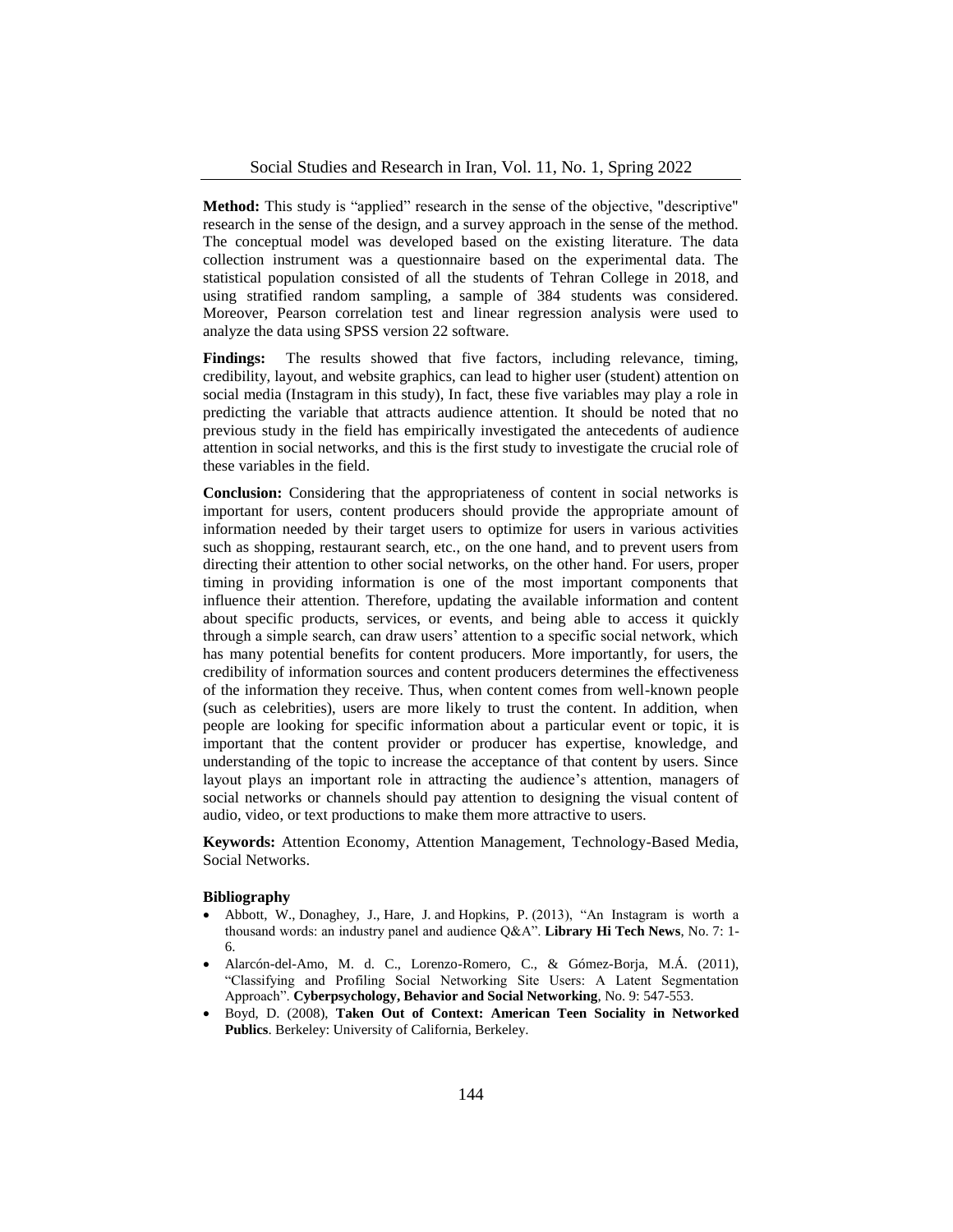- Brandtzaeg, P. B., & Heim, J. (2011), "A typology of social networking sites users". **International Journal of Web Based Communities**, 7 (1): 28-51
- Chatfield, T. (2013), "The attention economy: It costs nothing to click, respond and retweet. But what price do we pay in our relationships and our peace of mind?" Retrieved from: https://aeon.co/essays/does-each-click-of-attention-cost-a-bit-of-ourselves.
- Farhangi, A. A., Qaraguzlu, A., & Salavatian, S. (2010), "Attention, New Governance in Media Economics". **Communication Research Quarterly**, No. 3: 91-114. *(In Persian)*
- García-Rapp, F. (2017), "Popularity markers on YouTube's attention economy: the case of Bubzbeauty". **Celebrity Studies**, No. 2: 228-245.
- Gauvin, H. L. (2017), "Drawing listener attention in popular music: Testing five musical features arising from the theory of attention economy". **Musicae Scientiae**, No. 3: 1-14.
- Goldhaber, M. (2009), **The Attention Economy Hypothesis**. Goldhaber's Blog Archive.
- Iskold, A. (2007), **Attention Economics: an overview**, Availabe at: www.Readwriteweb.com.
- Jetter, M. (2017), "The effect of media attention on terrorism". **Journal of Public Economics**, No. 153: 32-48.
- Joly, L., Cornes, M., & Manthorpe, J. (2014), "Supporting the social networks of homeless people". **Housing, Care and Support**, No. 4:198-207.
- Kane, C. L. (2016), GIFs that glitch: eyeball aesthetics for the attention economy, **Communication Design**, No. 1-2: 41-62.
- McFarlane, A., & Samsioe, E. (2020), "#50+ fashion Instagram influencers: cognitive age and aesthetic digital labours". **Journal of Fashion Marketing and Management**, No. 3: 399-413.
- McQuail, D. (2010), **Theory of Mass Communication**,.Translated by: P. Ejlali. Third Edition. Tehran: Office of Media Studies and Development. *(In Persian)*
- Mehdizadeh, S. M. (219), **Media Theories: Common Thoughts and Critical Views**. First Edition. Tehran: Hamshahri Publishing. *(In Persian)*
- Moradi, K., & Yaqmouri, F. (2016), "The Role of Television Advertising in Attracting the Audience: A Survey of Khondavaneh Program. **Books and Life, Mehr Book,** No. 19-20, 11-29. *(In Persian)*
- O'Connell, D. (2020), "The dynamics of congressional popularity on Instagram". **Online Information Review**, No. 5: 995-1011.
- Ouyang, Z., Wei, J., Xiao, Y., & Wang, F. (2017), "Media attention and corporate disaster relief: evidence from China". **Disaster Prevention and Management: An International Journal**, No. 1: 2-12.
- Poulakidakos, S. (2020), "The Greek Political Leaders on Instagram: Comparing Instagram Activity during Electoral and Non-electoral Periods", Veneti, A. and Karatzogianni, A. (Ed.) The Emerald Handbook of Digital Media in Greece (Digital Activism and Society: Politics, Economy And Culture In Network Communication), **Emerald Publishing Limited**, pp. 351-365.
- Quinn, C., Quinn, M., Olinsly, A., & Quin, J. (2016), How Information Spreads in Online Social Networks, in Kenneth D. Lawrence, Ronald K. Klimberg (ed.) Advances in Business and Management Forecasting (Advances in Business and Management Forecasting, Vol. 11), **Emerald Group Publishing Limited**, pp. 209-235.
- Shih, T. J., Wijaya, R., & Brossard, D. (2008), "Media coverage of public health epidemics: linking framing and issue attention cycle toward an integrated theory of print news coverage of epidemics". **Mass Communication & Society**, No. 11: 141–160.
- Teixeira, T. S. (2014), "The rising cost of consumer attention: why you should care, and what you can do about it". **Harvard Business School**, Working Paper 14-055.
- Tufekci, Z. (2013), "Not this one: social movements, the attention economy, and microcelebrity networked activism". **American Behavioral Scientist**, No. 7: 848-870.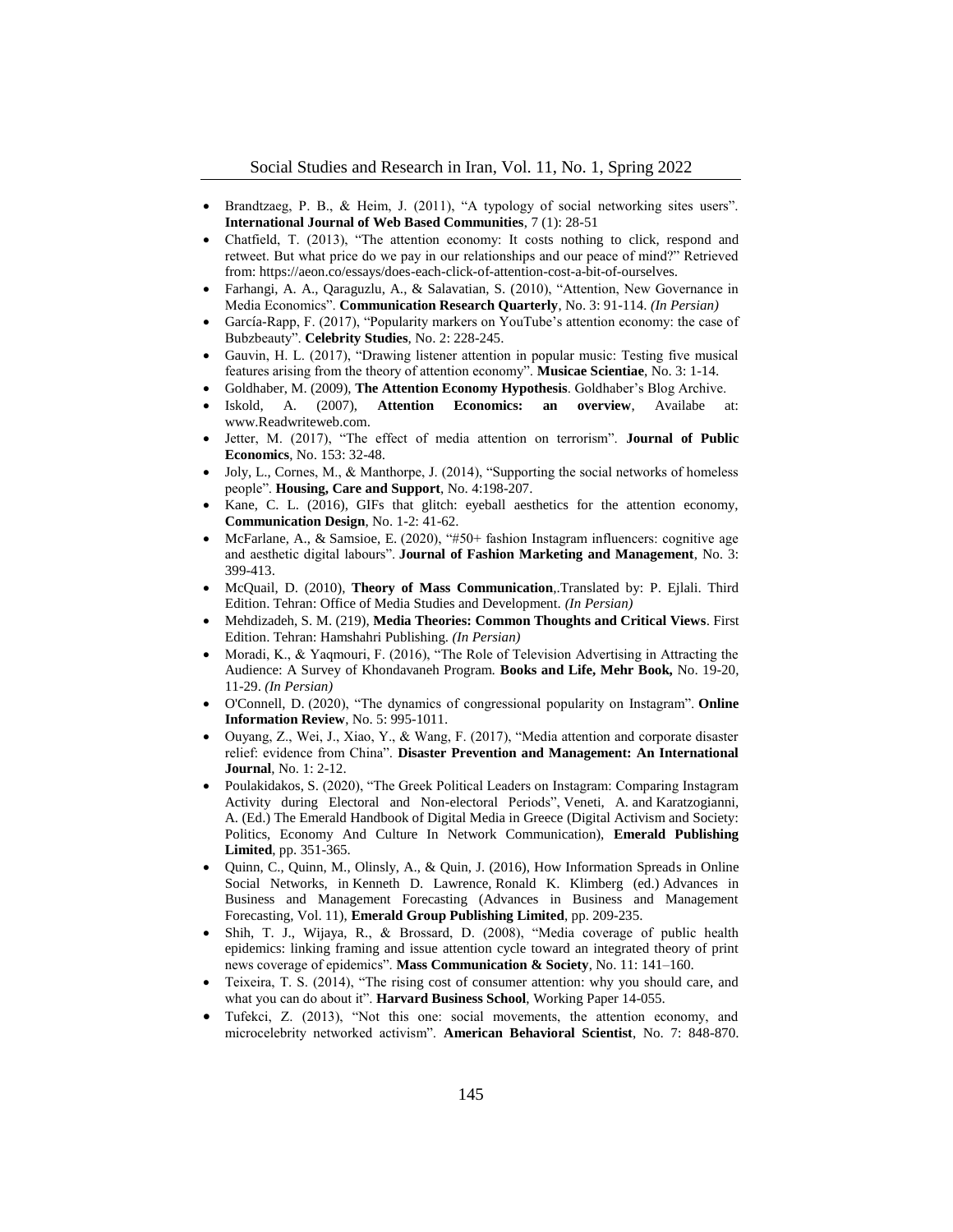رامات و تحقیقات احتماعی در ایران / دورهٔ ۸۱، شارهٔ ۱، سار ۱۴۶۱ - ۱۴۴ - ۱۶۶ ما ب ش **پیشایندهای جذب توجه کاربران در بستر اقتصاد توجه \* )مورد مطالعه: شبکۀ اجتماعی اینستاگرام(** 1 طاهر روشندل اربطانی باقر ساروخانی<sup>1</sup><br>" 3 علیرضا محمدپور تاریخ دریافت: 99/12/23 تاریخ پذیرش: 1400/11/02

#### **Doi: 10.22059/JISR.2022.308945.1111**

**چکیده**

مخاطبان هرروز با دامنۀ وسیعی از اطالعات مواجه میشوند و با افزایش نفوذ شبکههای اجتماعی نیز این روند همچنان مسیر رشد خود را دنبال میکند. آنچه بهعنوان آفت موفقیت شبکههای اجتماعی شناخته میشود، انفجار اطالعات است که موجب کمیابی توجه میشود. این مطالعه با هدف تحلیل نقش عوامل مؤثر بر جذب توجه کاربران در بستر اقتصاد توجه در قالب مطالعهای موردی روی شبکۀ اجتماعی اینستاگرام با روش پیمایش در جامعه هدف دانشجویان با نمونۀ 384 نفر صورت گرفته است. یافتههای تحقیق نشان داد پنج عامل شامل تناسب محتوا، زمانبندی مناسب در ارائۀ اطالعات، اعتبار منبع اطلاعات، طرحبندی و گرافیک وبسایت میتواند سبب جلبتوجه بیشتر کاربران (دانشجویان) در شبکههای اجتماعی (در این مطالعه اینستاگرام) شود. با عنایت به بحث اقتصاد توجه، میتوان قدرت تغییرجهتدادن توجه مخاطبان را بهدست آورد. بهجای کلیککردن روی ویدیوی بعدی »توصیهشده برای شما» در شبکههای اجتماعی مانند یوتیوب یا پیمایش پستهای توصیهشده در اینستاگرام، می توان مخاطبان را در موقعیتهایی قرار داد که در آن با میل خود به محتوای مورد نظر توجه کنند؛ بنابراین مقاومت در برابر اقتصاد توجه دشوار است، اما اگر مخاطب به آنچه تماشا میکند، مرور میکند یا دوست دارد، توجه کند، آنگاه با مصرفکنندگان آگاهتر و باهوشتری مواجه خواهیم بود.

**واژههای کلیدی**: اقتصاد توجه، رسانههای فناوریمحور، شبکههای اجتماعی، مدیریت توجه.

- .1 استاد، دکتری مدیریت رسانه، دانشکدۀ مدیریت، دانشگاه تهران، تهران، ایران،ir.ac.ut@arbatani
- ۲. استاد، دکتری ارتباطات، دانشکدۀ علوم اجتماعی، دانشگاه تهران، تهران، ایران،ir.ac.ut.ac.ir

<sup>\*</sup>مقالۀ علمی-پژوهشی، مستخرج از رسالۀ دکتری با عنوان »طراحی مدل جذب و نگهداشت توجه در شبکههای اجتماعی»، دانشکدۀ مدیریت، دانشگاه تهران (پردیس بینالمللی ارس)

<sup>.3</sup> دکتری مدیریت رسانه، دانشکدۀ مدیریت، دانشگاه تهران )پردیس بینالمللی ارس(، تهران، ایران )نویسندۀ en\_alireza@yahoo.com ،)مسئول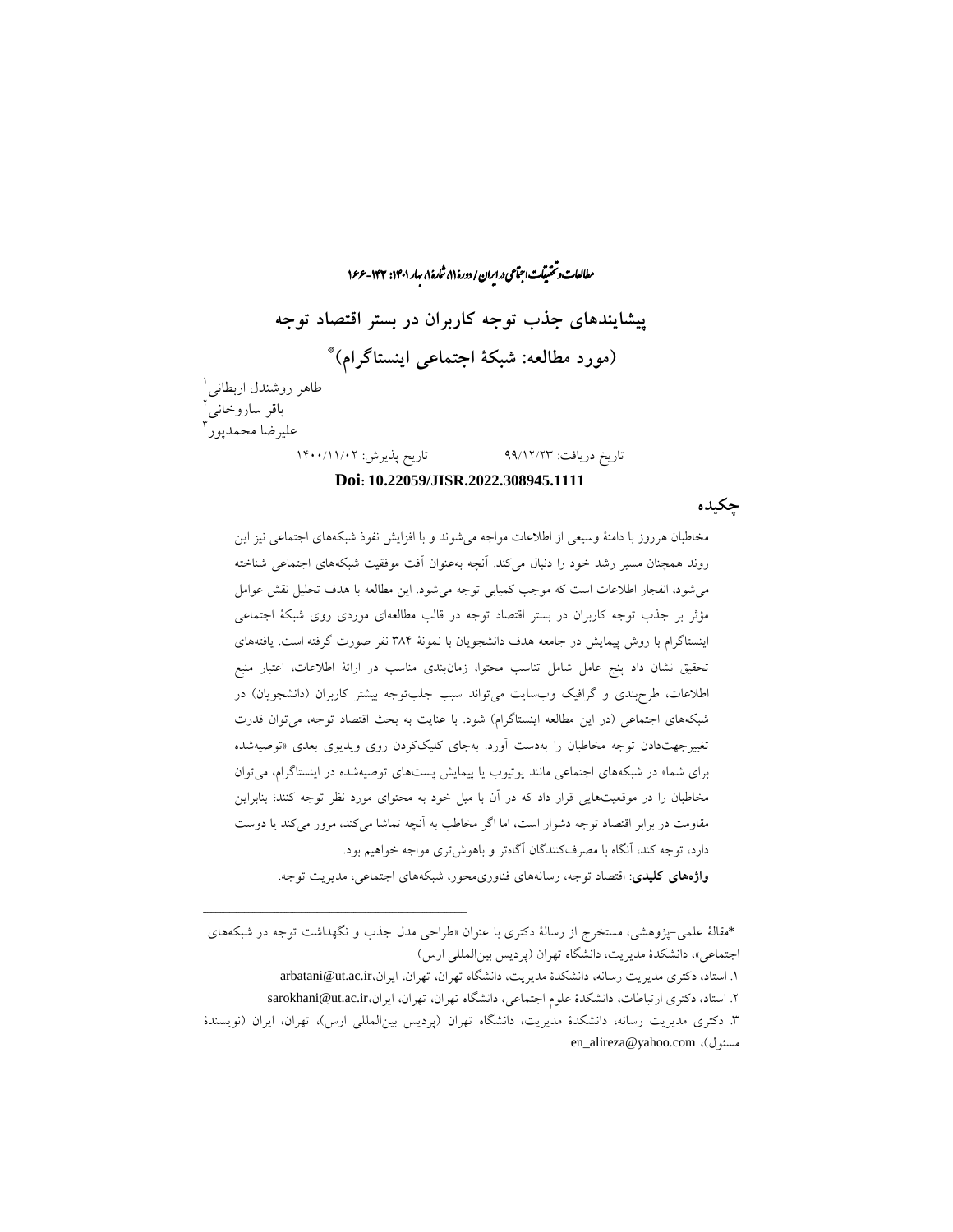#### **مقدمه و طرح مسئله**

با توجه به روند توسعۀ فناوری و ایجاد شبکههای گستردۀ ارتباطجمعی و میزان ظرفیت انسانی، توجه یکی از موضوعات مورد عالقۀ تئوریهای مدیریتی است و بهمدتی طوالنی در نظریههای مختلف سازمانی بررسی شده است. توجه، ارزشمندترین و کمیابترین منبع جهان امروز است که از چاههای نفت هم ثروتسازتر شده است. امروزه این منبع محدود و فوقالعاده ارزشمند، دندان طمع همۀ شرکتها و کسبوکارها را تیز کرده و همه بهدنبال آن هستند که به منبع توجه محدود افراد دست پیدا کنند. توجه، به معنای تمرکز ذهنی روی بخش خاصی از مطالعات است. آیتمها به ذهن مخاطبان میآیند و آنها بر یک آیتم خاص تمایل پیدا میکنند و سپس تصمیم به انجام عکسالعمل میگیرند )جتر، :2017 168(, توجه، بین مرحلۀ تخصصیکردن در ناخودآگاه اتفاق می|فتد که در آن اطلاعات حسی اطرافیان به نمایش درمیآید (انسان نسبت به خیلی از موارد آگاهی دارد، ولی به آنها توجه نمی کند), سپس تصمیم میگیرد که به اطلاعات دریافتشده چه واکنشی نشان دهد. نظریههای رفتار سازمانی و نظریههای مربوط به تصمیمگیری، بر ماهیت مشروط و انتخابی توجه انسان تأکید زیادی میکنند. توجه، وجهی رایج در اقتصاد رسانه نسبت به سایر بخشها است که میزان آن چه برای فعاالن اقتصادی و چه برای سیاستمداران که بهدنبال اقناع مخاطبان هستند، مهمترین عامل تعیینکننده در هر مبادلۀ تجاری با رسانهها است (گارسا–راپ<sup>،</sup> ۲۰۱۷: ۲۱۹), هرچند مبادله در دو نوع رسانۀ سنتی و رسانههای نوین (مانند شبکههای اجتماعی و اینترنت) به شیوههای متفاوت و با اهداف مختلف صورت میگیرد، جلبتوجه، هدف هردو نوع از این رسانهها است. برخی نویسندگان پا را فراتر گذاشته و مفهوم توجه را تا مهمترین منبع اقتصاد معاصر باال بردهاند. طبق گفتههای النهام، اقتصاد توجه بیشتر از خود کاال اهمیت دارد؛ به این معنا که امروزه بهطور فزایندهای تکمیلکنندۀ کاالها، همان خدمات ناملموس در رسانههای دیجیتال است. ابزار اصلی در منظمکردن توجه، سبک است. آنچه سبک به آن میپردازد، جلبتوجهکردن است. برخی اندیشمندان پول توجه را در کنار پول صنعتی (اسکناس و مسکوکات) و پول اعتباری (وامهای اعتباری برای راهاندازی کسبوکار و...( مطرح کردهاند )گاوین، 2017؛ 849(, توجه، حلقۀ گمشدۀ بین اغتشاش و همهمۀ انفجارگونۀ دنیای اطراف ما و تصمیمها و کنشهای ضروری برای بهترساختن دنیا است. امروزه، توجه سکۀ رایج واقعی کسبوکارها و افراد است. پوریست، توجه را نوعی پول رایج دانسته است که بسیاری از مشخصات پول را دارد. کسانی که توجه ندارند، آن را میخواهند.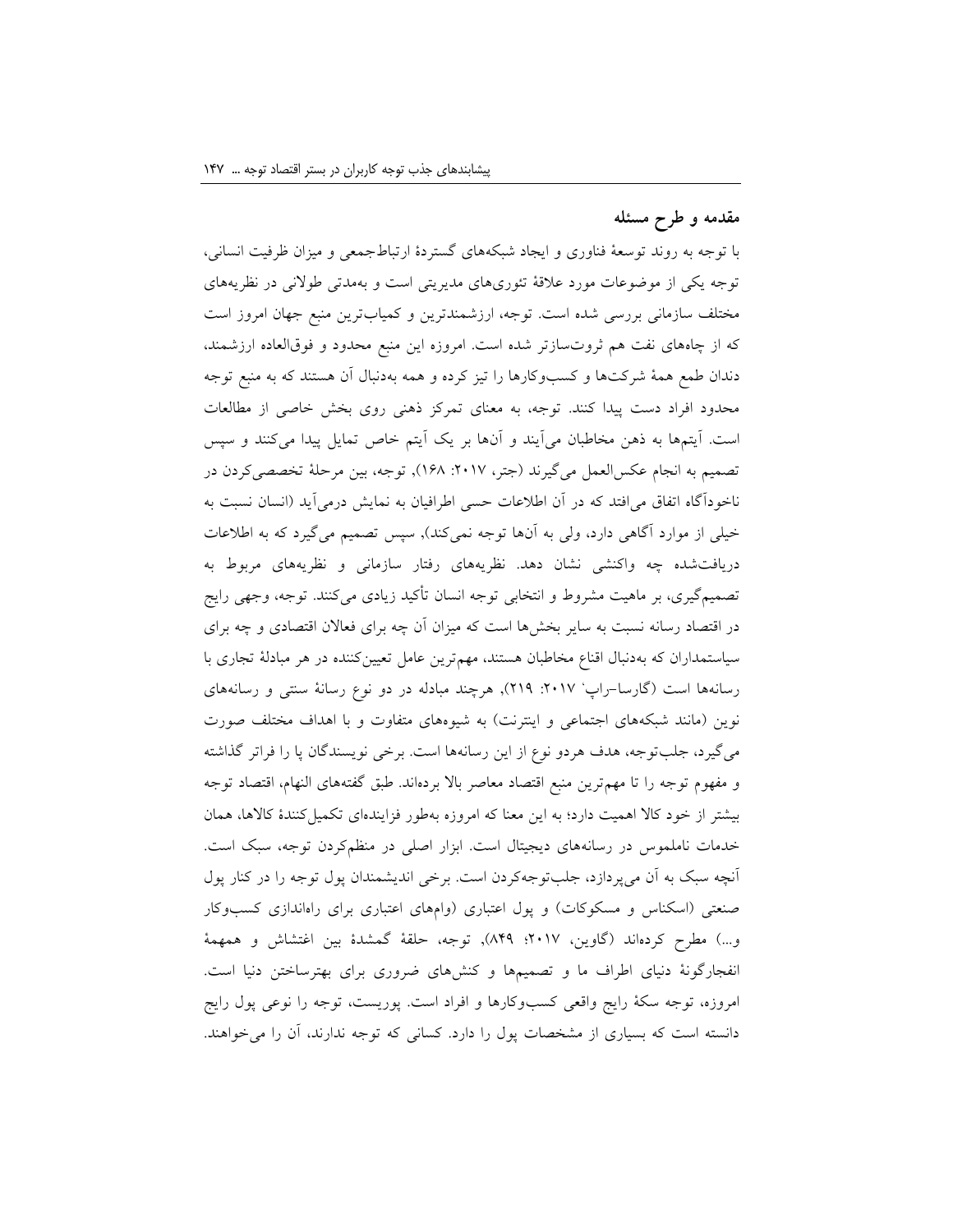حتی کسانی که دارند، بیشتر میخواهند. میتوان آن را تجارت کرد، میتوان آن را خرید (مشاورههای شغلی از این نوع هستند) و توجه میتواند به پولهای رایج دیگر تبدیل شود مانند جمعکردن نقاط الکترونیکی کافی از طریق مرور تبلیغات آنالین برای بهدستآوردن یک کاالی الکترونیکی. در جوامع فراصنعتی، توجه ارزش خیلی بیشتری دارد از آنچه در حسابهای بانکی ذخیره میشود. مشکالت بازرگانان در دو طرف معادلۀ توجه پنهان شده است: چگونه توجه مشتریان، سهامداران، کارکنان بالقوه و افراد مشابه را جلب و نگهداری کنند، و چگونه توجه جلبشده را در مواجهه با گزینههای مستغرقسازی توزیع کنند. افراد و شرکتهایی که این کار را انجام دادهاند، موفق بودهاند. درک و مدیریت توجه اکنون تنها شاخص مهم موفقیت در تجارت است. در اقتصاد اطالعات محور، زمان و توجه به یک منبع کمیاب تبدیل شده است. بهمنظور فروش محصوالت یا خدمات، باید توجه افراد را به خود جلب کرد. به اعتقاد ایسکولد )2007( زمانی که اطالعات فراوان باشد، افکار مثبت کاذب هزینهبر خواهد بود. مشتریان سایت یک شرکت را با خوشحالی ترک میکنند؛ زیرا میدانند در دنیای وب هزاران سایت دیگر وجود دارد که در حوزۀ کاری آن کسبوکار فعالیت دارند. این موضوع بدین معنا است که باید توجه افراد را بهسرعت به بخشی که دوست دارند، جلب کرد و در نگهداشتن آنها موفق بود. با رشد رسانههای فناوری محوری مانند شبکههای اجتماعی، افراد بخش عمدهای از توجه خود را در پلتفرمهایی نظیر یوتیوب، فیسبوک یا اینستاگرام صرف میکنند. دسترسی به گوشیهای هوشمند که قابلیت اتصال به اینترنت دارند، رشد اینگونه شبکههای اجتماعی را افزایش داده است. این شبکههای اجتماعی، چشمانداز اطالعات جهانی را بهشدت تغییر دادهاند؛ برای نمونه، اخبار که قبالً تحت سیطرۀ شبکههای تلویزیونی بود، قبل از اینکه در تلویزیون پخش شوند، وارد رسانههای اجتماعی میشوند. رسانۀ اجتماعی بهطور مداوم میزان مرتبطبودن نهادهای رسانهای سنتی را کم جلوه میدهند. با توجه به اینکه پول از طریق جلبتوجه بهدست میآید، تبلیغکنندگان تمرکزشان را از رسانههای سنتی گرفته و به اینترنت دادهاند؛ برای مثال، هنگام استفاده از فیسبوک، تبلیغات فراوانی برای کاالهایی مانند پوشاک در حاشیهها پخش میشود؛ به این منظور که بتواند توجه کاربر را جلب کند. لزوم تمرکز بر عوامل مؤثر بر توجه مخاطبان، با رشد و توسعۀ فناوریهای رسانهای بیش از پیش احساس میشود که موجب شکلگیری مسئله اصلی مطالعۀ حاضر شده است.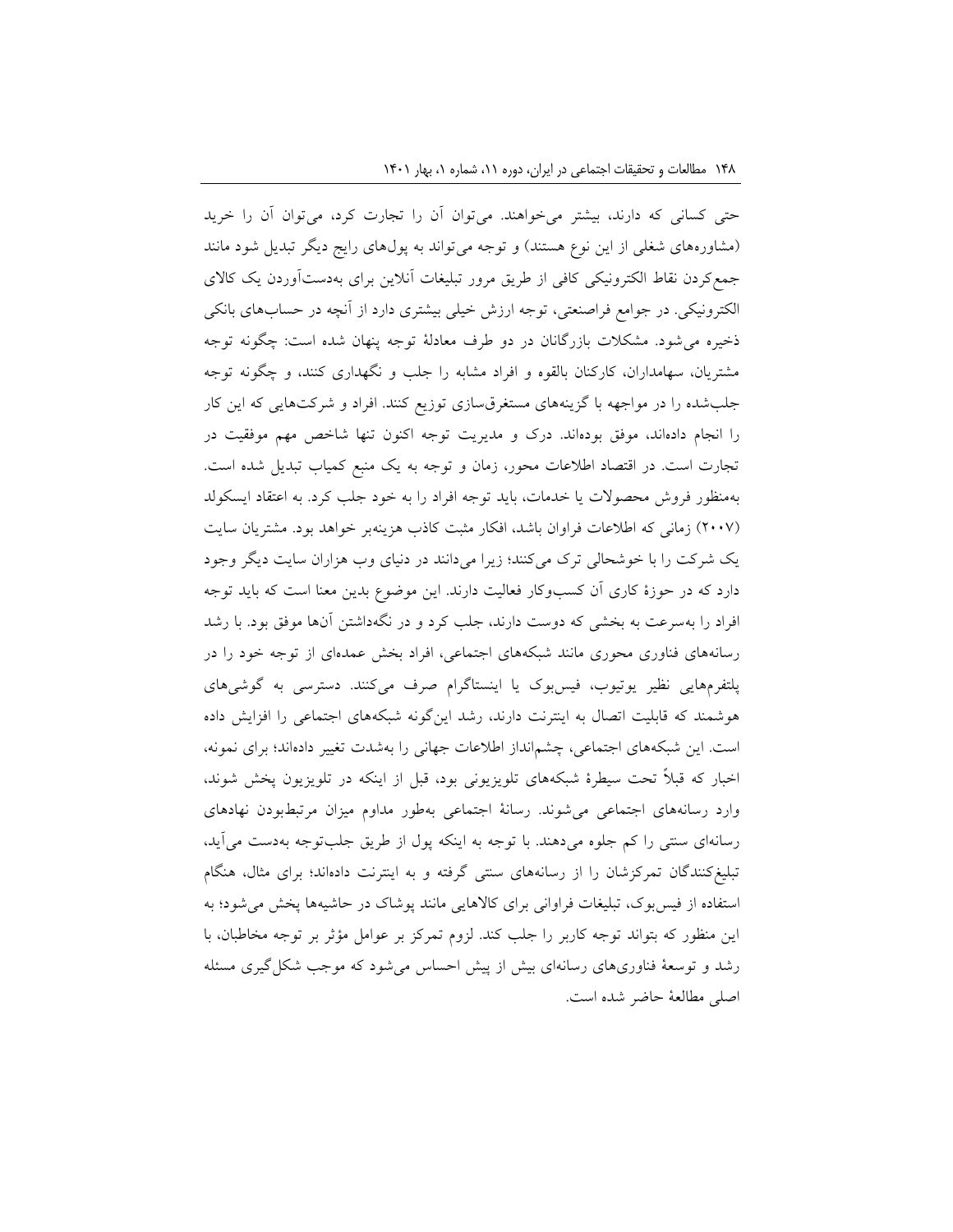## **پیشینۀ پژوهش**

با بررسیهایی که درمورد تحقیقات انجامشده صورت گرفت، پژوهشی که عیناً مشابه تحقیق حاضر باشد، مشاهده نشد؛ بنابراین در ادامه به برخی از تحقیقات انجامشده که از لحاظ قلمرو موضوعی یا قلمرو مکانی تا حدودی شبیه به این تحقیق هستند، اشاره میشود. مرادی و یقموری )1395( با نظرسنجی از کتابداران شاغل در کتابخانههای عمومی درخصوص مهمترین برنامههای تبلیغی تلویزیونی حوزۀ کتاب در سال 1393 و 1394 )خندوانه، کتاب و زندگی( نشان دادند استفاده از سیاستهای تشویقی، حضور چهرههای سرشناس در معرفی کتاب و نهادهای فرهنگی، نمایش تصویری بخشهایی از متن کتاب، ایجاد تیزرهای تبلیغاتی و نمایش مکرر آن در برنامههای تلویزیونی و پرمخاطب، استفاده از ظرفیت برنامههای پرمخاطب تلویزیونی و تبلیغ کتابخوانی در آن و استفاده از جاذبههایی مانند حضور در برنامههای تلویزیونی، میتواند در جذب مخاطب به کتاب و کتابخانۀ عمومی تأثیر داشته باشد. فرهنگی و همکاران )1389( به معرفی نظریۀ اقتصاد توجه و بررسی نقش آن در اقتصاد رسانهها پرداختند و تأکید کردند که تفاوت بین توجه کلی و توجه عمیق را باید به خوبی مشخص کرد تا فرایند جذب حداکثری توجه در طیفهای مختلف مخاطبان برای محصوالت رسانۀ ملی هموارتر 1 شود. گارسا-راپ )2017( با بررسی هشتاد ویدیو در قالب مطالعۀ موردی در شرکت بابز )تولیدکنندۀ محصوالت آرایشی( نشان داد بارگذاری ویدیوها توسط این شرکت سبب ایجاد دو نوع مخاطب شده است: ١. بازدیدکنندگان علی؛ ٢. مشترکین وفادار. از این رو محتوای ارائهشده در این ویدیوها موجب جلبتوجه مجدد و نگهداشت توجه ایجادشده شد. کویانگ و همکاران )2017( به کمک نظرسنجی از شرکتهای ارسالکنندۀ هدایا به خسارت دیدگاه زمینلرزه یوشو دریافتند که توجه رسانهای به افزایش سطح هدایای اعطاشده توسط شرکتها به آسیبدیدگان بالیای طبیعی منجر میشود. گاوین )2017(، 303 موسیقی عامهپسند ایاالتمتحده را که طی سالهای 1986 تا 2015 جزء ده موسیقی برتر بودند، ارزیابی کردند و دریافتند که موسیقیهای عامهپسند بهگونهای تغییر کردهاند که مطابق با اصول اقتصاد توجه، سبب جلبتوجه مخاطبان به شیوۀ دلخواه شدهاند. جتر )2017( رابطۀ علی میان توجه رسانهای اختصاص دادهشده به تروریسم و حمالت بعدی را آزمون کرد. تحلیل 61،132 روز حمله در 201 کشور، شواهدی را فراهم کرد که پوشش فزایندۀ مجلۀ نیویورکتایمز به تشویق حمالت بیشتر در همان کشور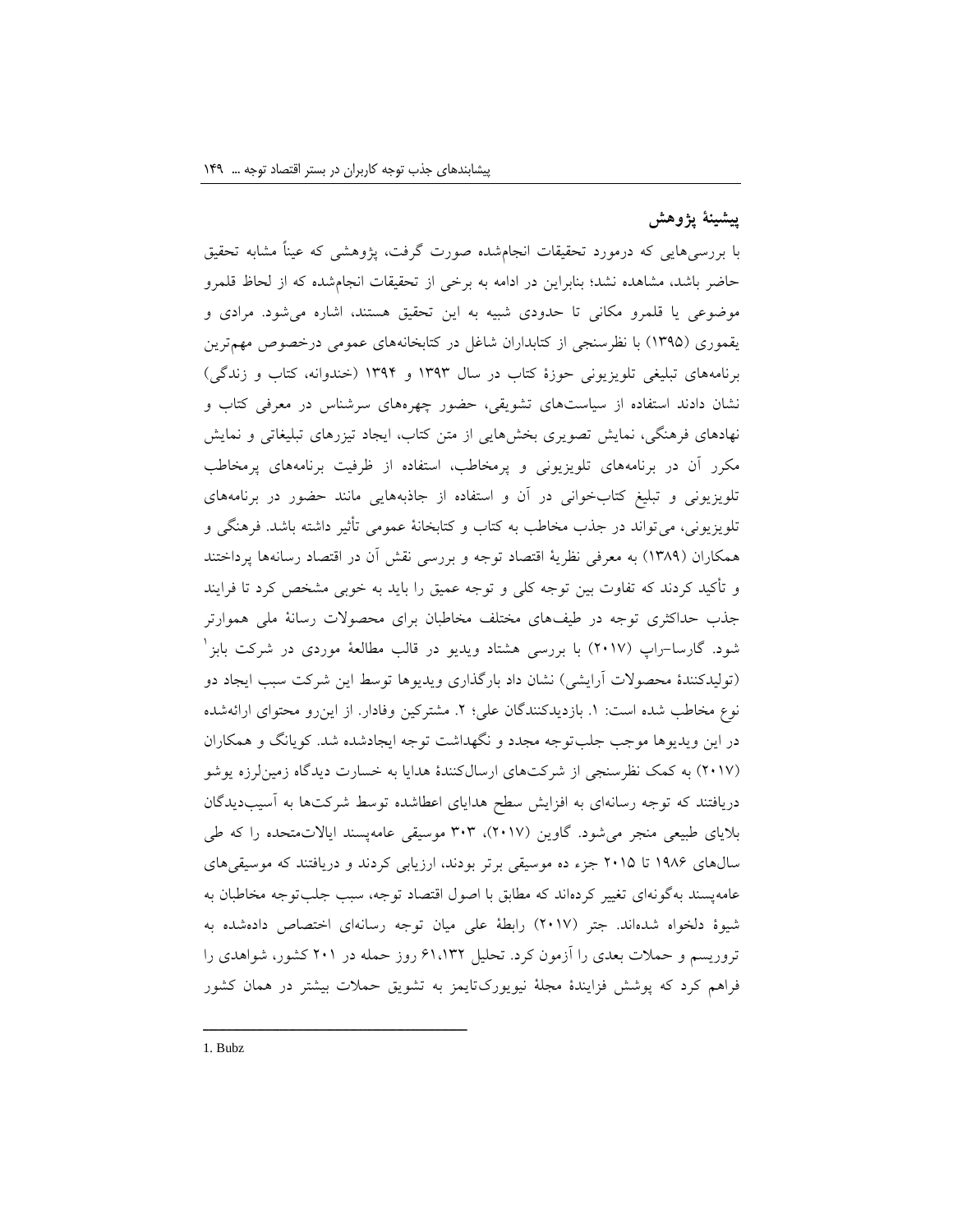منجر میشد. اگر تروریستها توجه رسانهای را دریافت نکنند، آنها کمتر حمله خواهند کرد. کین )2016( بیان داشت که ارزشمندترین هدیهای که میتوان به دیگران داد، توجه است. به اعتقاد محقق، استفادههای معینی از فناوری انیمیشن و هنر براقسازی، یک علم بصری نوظهور 1 ضد ارتباطی است که منطق زیباییشنایی در فرهنگ و رسانههای نوین را مورد توجه قرار میدهد، آن را طنینانداز و خنثی میکند. به عقیدۀ تیکسیرا )2014(، توجه، جزئی ضروری برای تبلیغات اثربخش است. بازار برای توجه مصرفکننده بسیار رقابتی شده است تا حدی که توجه را میتوان بهعنوان یک پول یا وجه رایج درنظر گرفت. افزایش هزینۀ این جزء در بازار، به اتالف پول درمورد منابع توجه پرهزینه یا کاهش سرمایهگذاری آنها در ترفیع برندهای آنها منجر میشود. محقق درنهایت، راهبرد تبلیغات مشروط به توجه را پیشنهاد کرد؛ چارچوبی که رویکرد اثربخشتری را برای کیفیت توجه مشروط موجود ارائه داد. چتفیلد )2013( بیان داشت در دنیای امروز که بیشتر زمان افراد به تعامل با رسانه یا استفاده آن میگذرد، توجه انسان اهمیت ویژهای یافته و به منبعی سودآور تبدیل شده است. طراحان و دستاندرکاران رسانهها یا به بیان بهتر، اقتصاددانان توجه، با علم کامل به این موضوع و سنجش توجه افراد، به آسانی رشتۀ کنترل انسانها را در دست گرفتهاند و آنها را به هر سو که منفعتشان میطلبد، میکشانند. توفکسی )2013( نیز معتقد بود که توجه منبعی مهم است که روی جنبشهای اجتماعی تأثیر میگذارد. برای جمعبندی میتوان اظهار داشت که در هیچیک از مطالعات قبلی، پیشایندهای جذب توجه کاربران در شبکههای اجتماعی با محوریت شبکه اجتماعی اینستاگرام بررسی قرار نشده بود و از این حیث، مطالعۀ حاضر توسعه و تعمیق ادبیات موجود در زمینۀ اقتصاد توجه را افزایش داد.

#### **چارچوب نظری**

یکی از تأثیرگذارترین خدمات ارائهشده در اینترنت و وب که در سالهای اخیر تحول شگرفی در نظام اجتماعی کشورهای مختلف جهان بهوجود آورده، شبکههای اجتماعی اینترنتی است )بوید، 2008(, شبکههای اجتماعی هنگامی بهوجود میآیند که ساختاری از گرههای مرتبط به هم شکل میگیرند. هر گره، یک فرد، یک گروه یا یک سازمان است. شبکۀ اجتماعی، به معنای نمایش و مطالعۀ ارتباط بین این گروهها و جریان دانش و اطالعات بین آنها است )آالرکون و

ــــــــــــــــــــــــــــــــــــــــــــــــــــــــــــــــــــــــــــــــــــــــــــــــــــــــــــــــــــــــــــــــــــــــــــــــ 1. Emergent visual rhetoric of anti-communication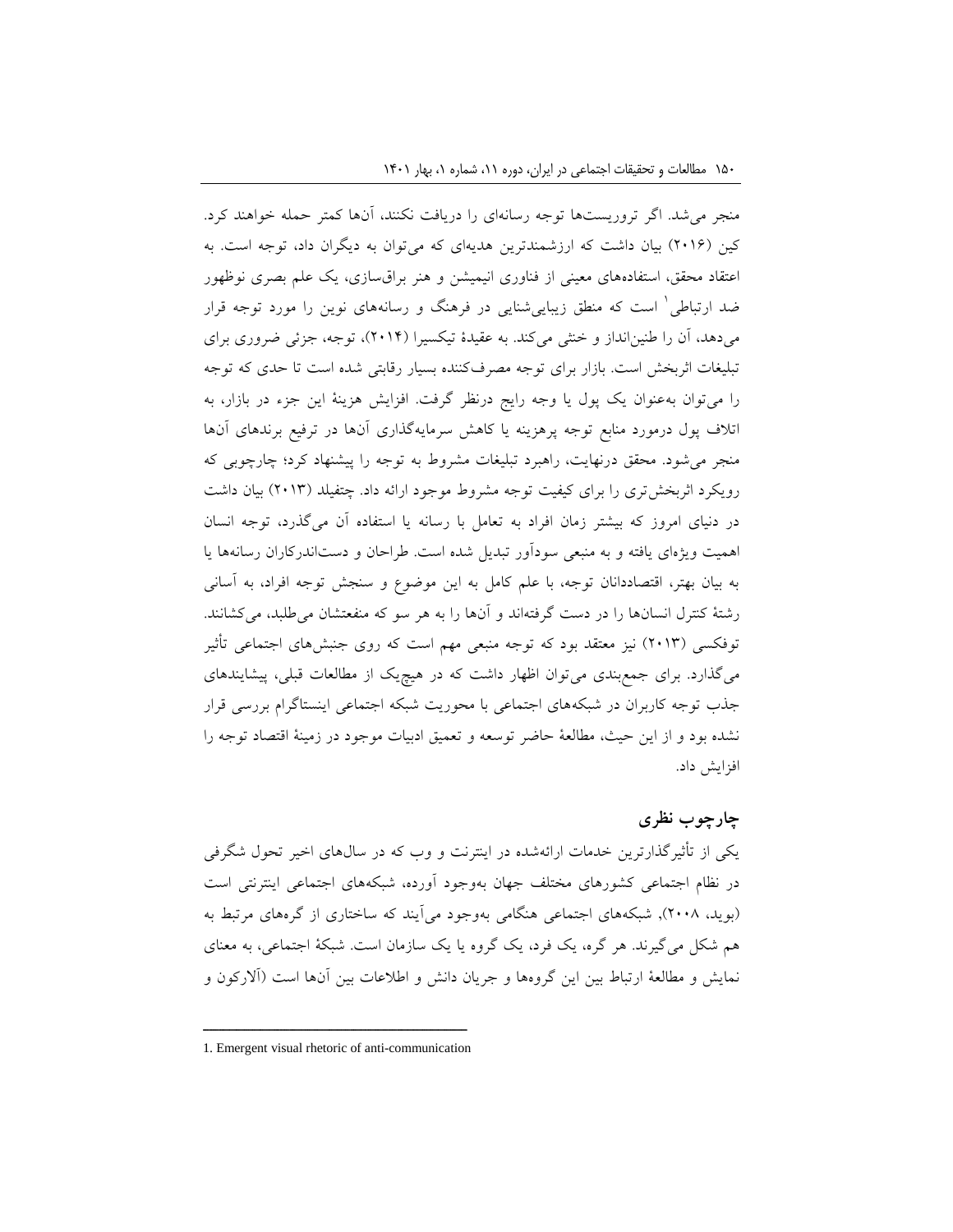همکاران، :2011 168(, شبکههای اجتماعی، نسل جدیدی از پایگاههایی هستند که این روزها در کانون توجه کاربران شبکههای جهانی اینترنت قرار گرفتهاند. اینگونه پایگاهها برمبنای تشکیالت آنالین فعالیت میکنند و هرکدام دستهای از کاربران اینترنتی با ویژگی خاص را گرد هم میآورند. شبکههای اجتماعی را گونهای از رسانههای اجتماعی میدانند که امکان دستیابی به شکل جدیدی از برقراری ارتباط و به اشتراکگذاری محتوا در اینترنت را فراهم آوردهاند (براندزاگ و هیم، ٢٠١١: ٢٣٩), در دنیای ارتباطات، شبکههای اجتماعی از بسترهای مؤثر در تولید محتوا، اشتراک عقاید و رشد فردی و اجتماعی بهشمار میروند. هدف شبکههای اجتماعی این است که با فراهمآوردن امکان ارتباط بین سرمایههای فردی و تشکیل سرمایۀ اجتماعی، به رشد جوامع در حوزههای مختلف کمک کند (جولی و همکاران، ۲۰۱۴: ۳۲۸), برخی از مهمترین کارکردهای شبکههای اجتماعی شامل سازماندهی انواع گروههای اجتماعی مجازی، توسعۀ مشارکتهای اجتماعی، بهاشتراکگذاشتن عالقهمندیها توسط اعضا، ایجاد محتوا توسط اعضا و تبلیغات هدفمند اینترنتی است (کویین و همکاران، ۲۰۱۶: ۸۴),

شبکۀ اجتماعی اینستاگرام توسط کوین سیستروم و مایک کرایگر در سال 2010 راهاندازی شد. اینستاگرام در ابتدا محلی برای عکاسان بود که بتوانند آثار خود را در اینستاگرام به اشتراک گذارند، اما بهتدریج با وجود امکاناتی که این شبکۀ اجتماعی داشت، کاربران زیادی را به خود جذب کرد تا جایی که اینستاگرام محلی برای بهاشتراکگذاری ویدیو تا سقف پانزده ثانیه شد )آبوت و همکاران، 2013(, طبق آماری که استاتیستا در سال 2018 از اینستاگرام منتشر کرد، مبنی بر اینکه این شبکه یک میلیارد کاربر فعال در ماه و پانصد میلیون کاربر فعال در طول روز دارد، این شبکۀ بینالمللی خیلی سریع در جهان جایگاه مناسبی کسب کرد؛ تا جایی که فیسبوک تصمیم گرفت اینستاگرام را خریداری کند )پوالکیداکوس، 2020(, با توجه به آنالیزهایی که اینستاگرام در اختیار کسبوکارها قرار میدهد، موجب شده تا آنها در این شبکه از رونق مناسبی برخوردار باشند؛ بهنحویکه همۀ صاحبان پیج بیزینس میتوانند آمار مربوط به صفحۀ خود را مشاهده و تحلیل کنند (مکفارلی و سامسیائو، ٢٠٢٠), شایان ذکر است که ۵۰ درصد جمعیتی که در اینستاگرام عضو هستند، حداقل یک برند را فالو کردهاند. براساس اطالعات منتشرشده، مشخص شده است که اینستاگرام بیشترین تأثیرات منفی را بر دختران جوان داشته و به افزایش استرس و نارضایتی آنها از شرایط فیزیکی خود منجر شده است )اکانیل، 2020(, آمارهایی که درمورد اینستاگرام جای تأمل دارد، بدین شرح است: .1 بیش از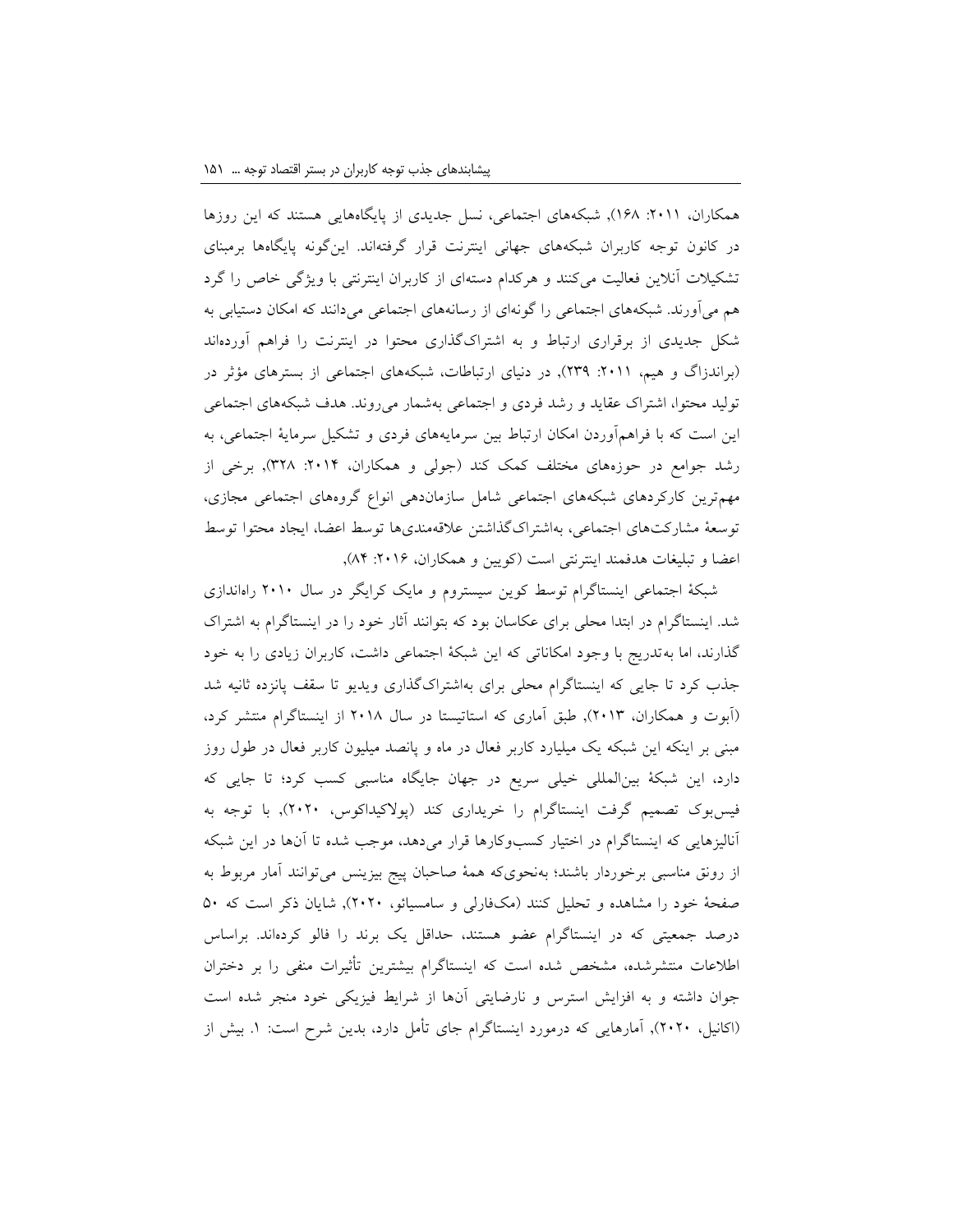۴۰ میلیارد عکس به اشتراک گذاشته شده است؛ ۲. روزانه ۳/۵ میلیارد لایک انجام می شود؛ ۳. هرروز بهطور متوسط ۸۰ میلیون عکس به اشتراک گذاشته می شود؛ ۴. استفاده از اینستاگرام در دو سال گذشته دو برابر شده است )آبوت و همکاران، 2013(, این آمار اهمیت این شبکۀ اجتماعی را برای کسبوکارها بیشتر و اتخاذ راهبردهایی برای جذب و نگهداشت توجه کاربران شبکههای اجتماعی را ضروری کرده است.

1 نظریۀ استفاده و رضامندی ، ضمن فعالانگاشتن مخاطب، بر نیازها و انگیزههای وی در استفاده از رسانهها تأکید میکند و بر آن است که ارزشها، عالیق و نقش اجتماعی مخاطبان مهم است و مردم براساس این عوامل آنچه را میخواهند ببینند و بشنوند، انتخاب میکنند. در این رویکرد که به مخاطبان رسانهها پرداخته میشود، تأکید میشود که انگیزۀ مخاطبان در مصرف محصوالت رسانهای، رضامندی و ارضای برخی از نیازهای تجربهشدۀ آنان است. مصرف نیز بهسمتوسوی این رضامندی جهتگیری شده است. پرسش اساسی نظریۀ استفاده و رضامندی این است که چرا مردم از رسانهها استفاده میکنند و آنها را برای چه منظوری بهکار میگیرند؟ پاسخی که به اجمال داده میشود این است که مردم برای کسب راهنمایی، آرامش، سازگاری، اطلاعات و شکل گیری هویت شخصی، از رسانهها استفاده میکنند (مهدیزاده، :1389 86(, نظریۀ استفاده و رضامندی با اتخاذ رویکردی کارکردگرایانه به ارتباطات و رسانه، مهمترین نقش رسانهها را برآوردهساختن نیازها و انگیزههای مخاطب میداند؛ بنابراین به هر میزانی که رسانهها این نیازها و انگیزهها را برآورده سازند، به همان میزان موجبات رضایتمندی مخاطب را فراهم میکنند. فرض اصلی نظریۀ استفاده و رضامندی این است که افراد مخاطب، کموبیش بهصورت فعال، بهدنبال محتوایی هستند که بیشترین رضایت را برای آنان فراهم سازد. میزان این رضایت بستگی به نیازها و علایق فرد دارد (تانکارد و سورین، ۱۳۹۶: ۱۹۸–۲۰۱), یکی از مفاهیم و مفروضات اصلی نظریۀ استفاده و رضامندی، فعالبودن مخاطب است؛ به این معنا که مخاطب در استفاده از رسانهها بهدنبال رفع نیازها و کسب رضامندی است و باور دارد که انتخاب رسانه، رضامندی مورد نظرش را تأمین میکند. این رویکرد، مخاطبان را افرادی فعال میداند که از مفهوم و محتوای رسانهها استفاده میکنند؛ نه افرادی که منفعل و تحت تأثیر رسانه هستند؛ بنابراین رویکرد استفاده و رضامندی، بین پیامهای رسانه و تأثیرات، رابطۀ مستقیمی فرض نکرده و معتقد است مخاطب از میان مجاری ارتباطی و محتواهایی که به وی عرضه

<sup>1.</sup> uses and gratification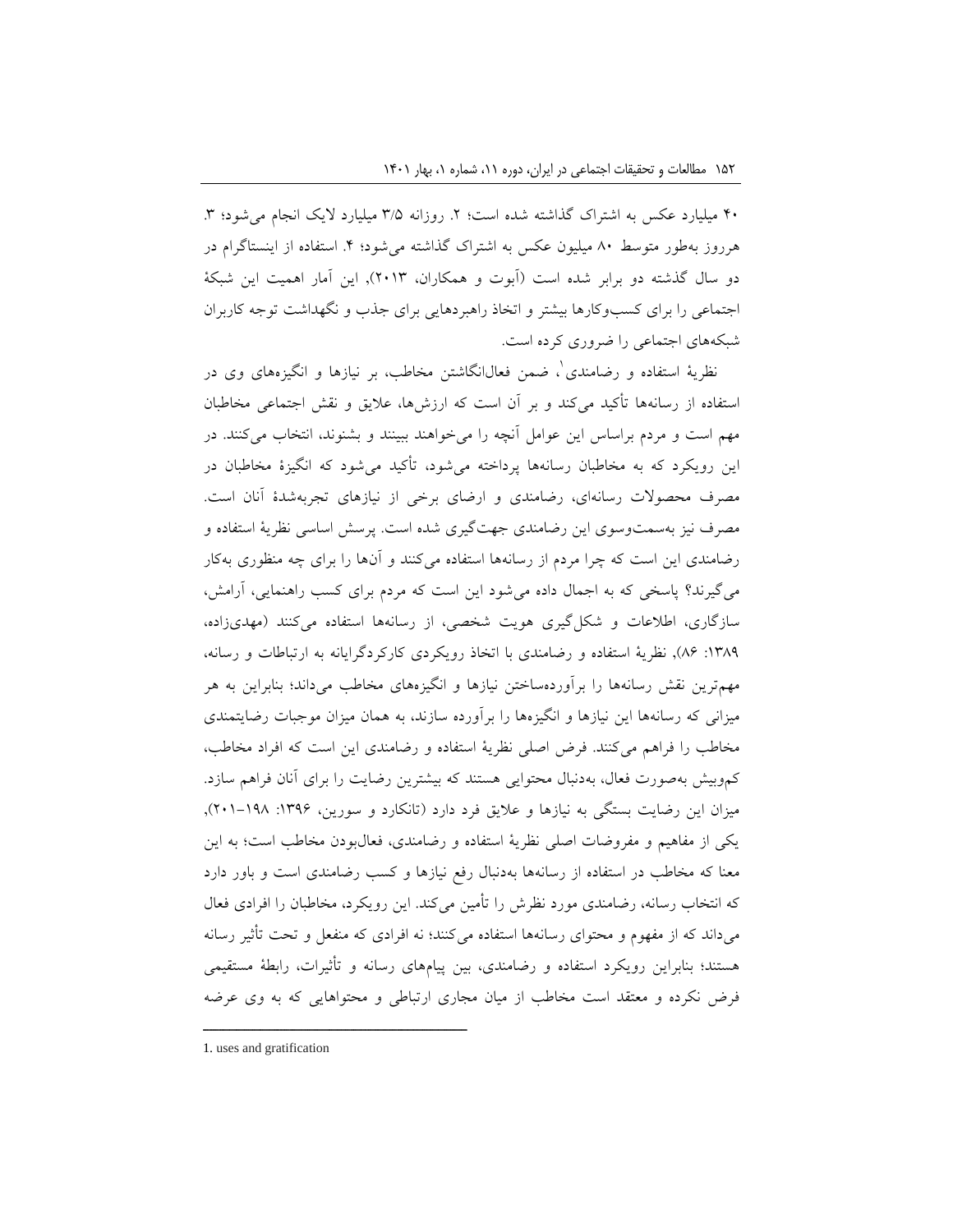میشود، براساس نوعی مالک، دست به انتخابی آگاهانه و انگیزهدار میزند )مککوایل، :1389 332-331(, درواقع آنچه موجب گرایش روزافزون مخاطبان رسانهها به شبکههای اجتماعی شده است، نیاز آنها به اطالعات و محتوای درخواستیشان است و این شبکهها برای آنها اغلب کارکردهای گوناگونی مانند لذت و سرگرمی، جستوجوی اخبار یا کسبوکار را دارد که از مهمترین کارکردهای رسانههای اجتماعی بهشمار میرود.

اطالعات هرروز وسیعتر توزیع میشوند و توانایی و ظرفیت مغز آدمیان محدود است. از اینرو اطالعات تولیدشده و موجود در محیط، باید با گذر از فیلترهای لگاریتمی و در یک رقابت شدید، به شکلهای مختلف به ذهن راه یابد و درک شود. درنتیجه تنها تولید وسیع و توزیع درست اطالعات کافی نیست، بلکه جلبتوجه انسانها، مدنظر و هدف ارتباطات است. اگر مخاطب توجه نکند یا توجهی سطحی نشان دهد، همۀ تالشها بر باد میرود )ایسکولد، :2007 49(, در اقتصاد توجه، سخن از فنونی است که میتواند دو دنیای متناهی ذهن آدمیان و نامتناهی اطالعات را تحلیل کند. سپس شیوههای رسوخ به دنیای ذهن را فراهم سازد )کین، :2016 188(, اقتصاد توجه، رویکردی برای مدیریت اطالعات اضافه و پیامدهای آن بر سیستمهای اقتصادی و اجتماعی افراد است. با استفاده از منطق عرضه و تقاضا میتوان استدالل کرد که فراوانی دانش و اطالعات که مشخصۀ اقتصادهای دانشبنیان است، سبب بهوجودآمدن فقر و ضرورت توجه به اندازۀ کافی در بین منابع فراوان اطالعاتی میشود که ممکن است آن را مصرف کنند. در این سناریوی جدید تولید، مهمترین سؤال اقتصادی این است که چگونه میتوان سازمانها، شرکتهای تجاری و آژانسهای دولتی را بهگونهای طراحی کرد تا بتوانند در چنین جهانی فعالیت کنند. همچنین چگونه میتوان از منبع کمیاب و نادر توجه حفاظت کرد و آن را بهطور مؤثر به آنها اختصاص داد؟ سایمون با مطرحکردن این سؤال، حوزۀ جدیدی از تحلیل اقتصادی (اقتصاد توجه) را آغاز میکند (نلسون-فیلد، ۲۰۲۰), در اقتصاد توجه، آگاهی، تشخیص و اقدام براساس آنها، بخش جداییناپذیر تصمیمگیری اقتصادی است. هربرت سایمون قانون اطالعات را اینگونه شرح داد که رشد سریع اطالعات سبب کمیابشدن توجه میشود (شیه و همکاران، ۲۰۰۸: ۴۸۵), اساساً وقتی کالایی در بازار نایاب میشود، دارای قدر و قیمت و مشتری بیشتری میشود. رسانهها در این بازار رقابت جهانی به قاپیدن میزان توجه مخاطبان ٰ روی میآورند و هزینههای بسیار بالایی را برای آن صرف میکنند (تیکسیرا، ۲۰۱۴:

1. grab attention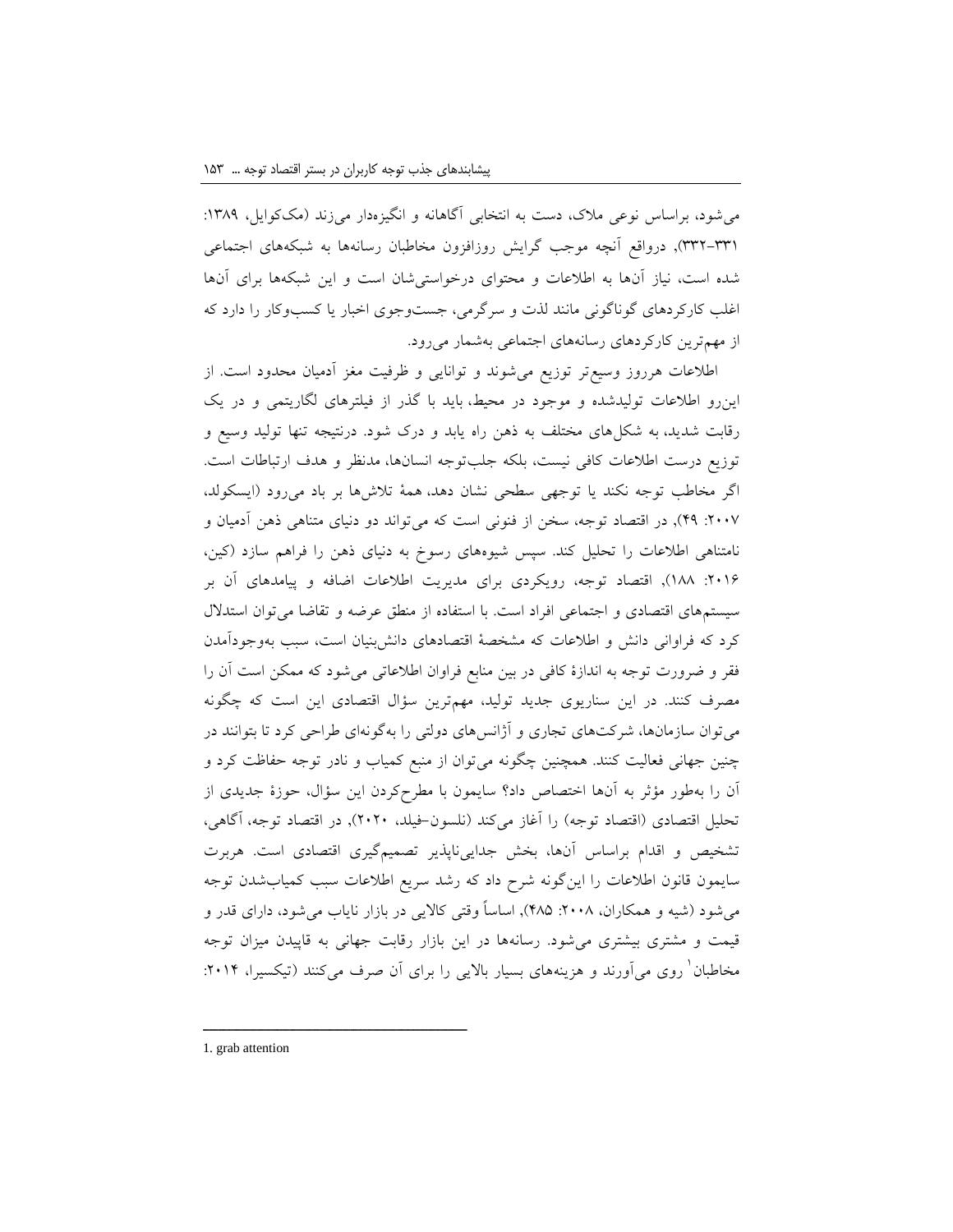310(, چهار اصل را در این رقابت دخیل است که عبارتاند از: .1 اصل ماندگاری اثر و جلبتوجه؛ تا وقتی مخاطب رسانه را نبیند، پیامهای تولیدی رسانه بیاثر خواهند بود؛ .2 انتقال پیام است؛ به این معنا که رسانه باید مخاطب را از توجه صوری به توجه واقعی بکشاند و از این جلبتوجه اطمینان حاصل کند؛ ٣. عمومیت؛ به این معنا که پیام برای یک نفر، چند نفر یا چند میلیون نفر تولید میشود و بر چه تعداد، اثر میگذارد؛ .4 شدت پیام؛ به این صورت که رسانه باید از پیادهشدن پیام در عمل و رسولسازی و انتقالپذیری پیام مطمئن شود؛ برای مثال، اگر رسانه پیامی دربارۀ نماز تولید میکند، نهتنها مخاطب پیام را که همان نماز است، در عمل پیاده کند، بلکه رسول پیام شود و آن را به دیگران هم منتقل کند (توفکی، ۲۰۱۳: ۹۶)؛ بنابراین شرط ادامۀ حیات رسانهها و اثرگذاری بر مخاطبان، حضور دائم و فعال در مدار خاص اقتصاد توجه است. میزان هزینهکرد رسانهها در این مدار خاص، یکی از مهمترین دالیل اثرگذاری پیام و بالطبع، موفقیت رسانه در جلب مخاطب است (گادفیلد، ٢٠١٣: ٧٧), گاوین (٢٠١٧) پنج عامل را بهعنوان پیشایندهای جلبتوجه مخاطبان به رسانه و محتوای تولیدشده در آن شناسایی کرد که عبارتاند از: ۱. تناسب P . زمان $\mathfrak{u}$ . زمانبندی P . اعتبار P . طرح $\mathfrak{u}$  ه. گرافیک وب $\mathfrak{u}$  . تناسب، به میزان همراستایی نیازهای اطالعاتی مخاطبان با پیامهایی که در رسانه به آنها منتقل میشود، اشاره دارد. اعتبار منبع، به مفهوم تخصص منبع اطالعات در یک حوزۀ دانشی خاص است. زمانبندی توانایی منبع اطالعات برای ارائۀ دانش تخصصی خود به مخاطب است؛ در  $^{\times}$ زمانی که مخاطب به آن اطلاعات نیاز دارد. طرحبندی شامل تصاویر، شکل $\,$ ها و تیپوگرافی $\,$ ایی است که میتواند یک پیام چاپی را برای خواندن جذاب یا دشوار سازد. درنهایت گرافیک وبسایت دربرگیرندۀ سرعت بارگیری ویدیوها، انیمیشنها و سایر عناصر موجود در صفحۀ وبسایت است (گاوین، ٢٠١٧: ٣١٩), با توجه به عوامل پنجگانۀ پیشنهادی گاوین (٢٠١٧)، میتوان فرضیۀ اصلی را در رابطه با شبکههای اجتماعی، در این مطالعۀ اینستاگرام بدینصورت مطرح کرد: ١. تناسب محتوا در شبکههای اجتماعی؛ ٢. زمانبندی مناسب در ارائۀ اطلاعات در شبکههای اجتماعی؛ ٣. اعتبار منبع اطلاعات؛ ۴. طرحبندی شبکههای اجتماعی ۵. تأثیر گرافیک وبسایت شبکههای اجتماعی بر جلبتوجه کاربران در بستر اقتصاد توجه.

- 1. relavence
- 2. timing
- 3. credibility
- 4. layout
- 5. website graphics

ــــــــــــــــــــــــــــــــــــــــــــــــــــــــــــــــــــــــــــــــــــــــــــــــــــــــــــــــــــــــــــــــــــــــــــــــ

6. typography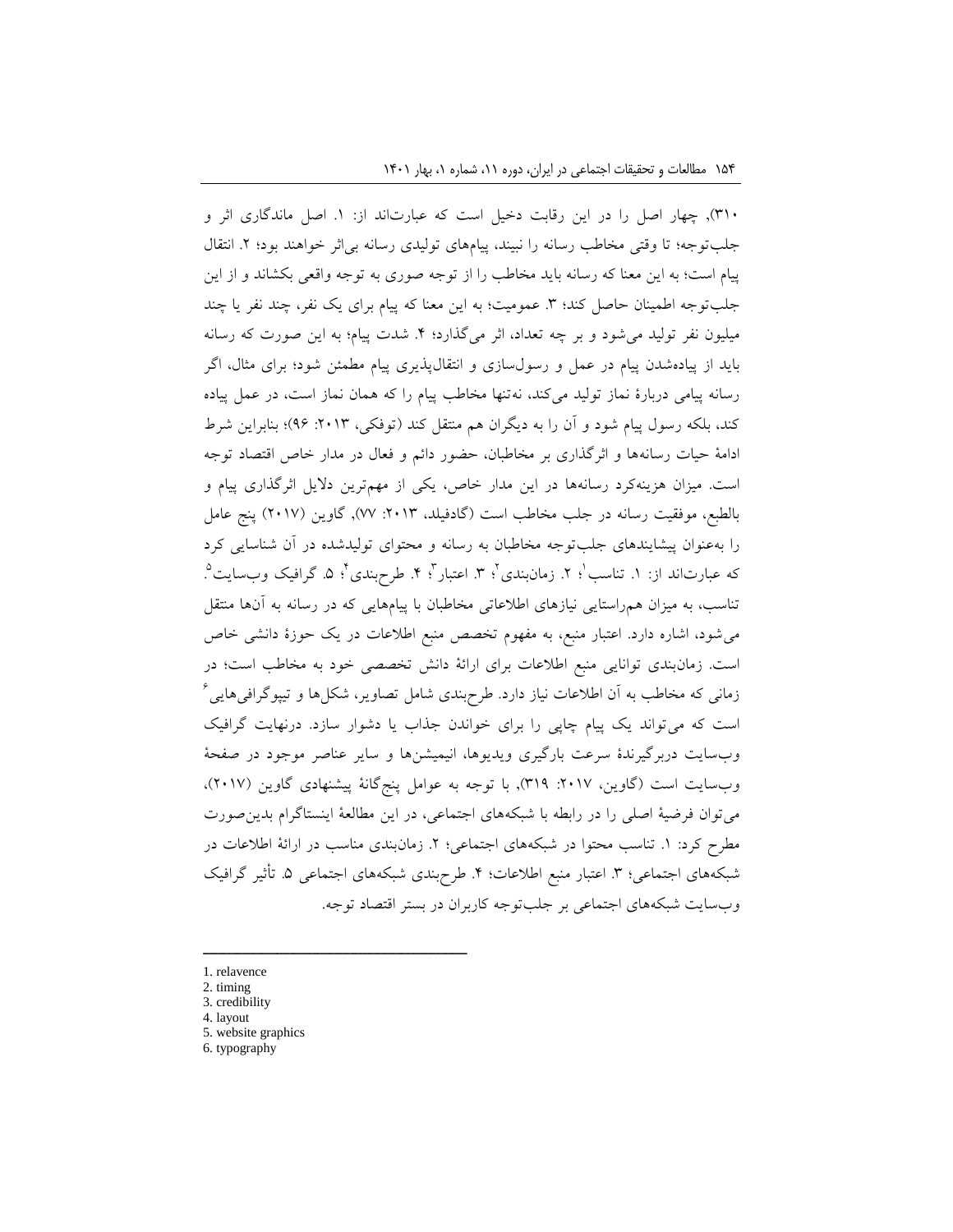## **روششناسی پژوهش**

پژوهش حاضر از نظر هدف، کاربردی، از نظر اجرا، توصیفی و از نظر روش، پیمایشی است. جامعۀ آماری، کلیۀ دانشجویان دانشگاه تهران بودند. ابزار گردآوری دادههای این پژوهش، پرسشنامه بود که پس از توزیع نمونه، مقدماتی، پایایی و روایی آن آزمون شده است. پرسشنامه از دو بخش تشکیل شده است: ١. بخش اول مربوط به مشخصات پاسخدهندگان (جنسیت، وضعیت تأهل و مقطع تحصیلی)؛ ۲. بخش دوم مربوط به پیشایندهای توجه (هجده سؤال) و جلبتوجه (سه سؤال) بود. پرسشنامه تنظیمی برمبنای یک طیف پنجگزینهای لیکرت (از کاملاً موافق تا کاملاً مخالف) بود که برمبنای فراوانی پاسخهای کوچکتر یا مساوی سه و پاسخهای بزرگتر از سه محاسبه صورت گرفت. سؤالهای مربوط به پیشایندهای توجه، از مطالعۀ گاوین )2017( و سؤالهای مربوط به جلبتوجه، از مطالعۀ کین )2016( اقتباس شد. برای تعیین پایایی پرسشنامه، از ضریب آلفای کرونباخ استفاده کردیم. ضریب محاسبهشده برای این پرسشنامه، در جدول 2 گزارش شده است. همانطور که مالحظه میشود، مقادیر آلفا برای سؤالهای مربوط به همۀ متغیرها بزرگتر از 0/69 است که در پژوهشهای علوم انسانی این مقدار رضایتبخش است. برای بررسی روایی پرسشنامه، از روایی صوری استفاده شد. جامعۀ آماری در این تحقیق، شامل دانشجویان دانشگاه تهران است. این دانشجویان کسانی هستند که در سال تحصیلی 1398-1397 در دانشگاه تهران و در مقاطع مختلف مشغول به تحصیل بودند. نمونۀ آماری از طریق نمونهگیری طبقهای نسبتی انتخاب شد؛ به این صورت که متناسب با تعداد دانشجویان تحصیالت تکمیلی مشغول به تحصیل در هر دانشکده، حجم نمونۀ مورد نیاز تقسیم شد و از هر دانشکده برحسب نسبت تعداد دانشجویان آن نمونهگیری بهعمل آمد. بدینترتیب از دانشکدۀ ادبیات و علوم انسانی 21 نفر، از دانشکدۀ اقتصاد 8 نفر، از دانشکدۀ الهیات و معارف اسالمی 9 نفر، از پردیس هنرهای زیبا 25 نفر، از دانشکدۀ تربیتبدنی و علوم ورزشی 12 نفر، از دانشکدۀ جغرافیا 14 نفر، از دانشکدۀ حقوق و علوم سیاسی 27 نفر، از دانشکدۀ روانشناسی و علومتربیتی 18 نفر، از دانشکدۀ زبانها و ادبیات خارجی 12 نفر، از دانشکدۀ علوم اجتماعی 16 نفر، از دانشکدۀ کارآفرینی 11 نفر، از دانشکدۀ مدیریت 36 نفر، از دانشکدۀ معارف و اندیشۀ اسالمی 3 نفر، از پردیس دانشکدههای فنی 85 نفر، از دانشکدۀ علوم و فنون نوین 15 نفر، از پردیس علوم 23 نفر، از دانشکدۀ محیط زیست 23 نفر، از دانشکدۀ کشاورزی و منابع طبیعی 46 نفر و از دانشکدۀ دامپزشکی 4 نفر بهصورت تصادفی انتخاب شد. برای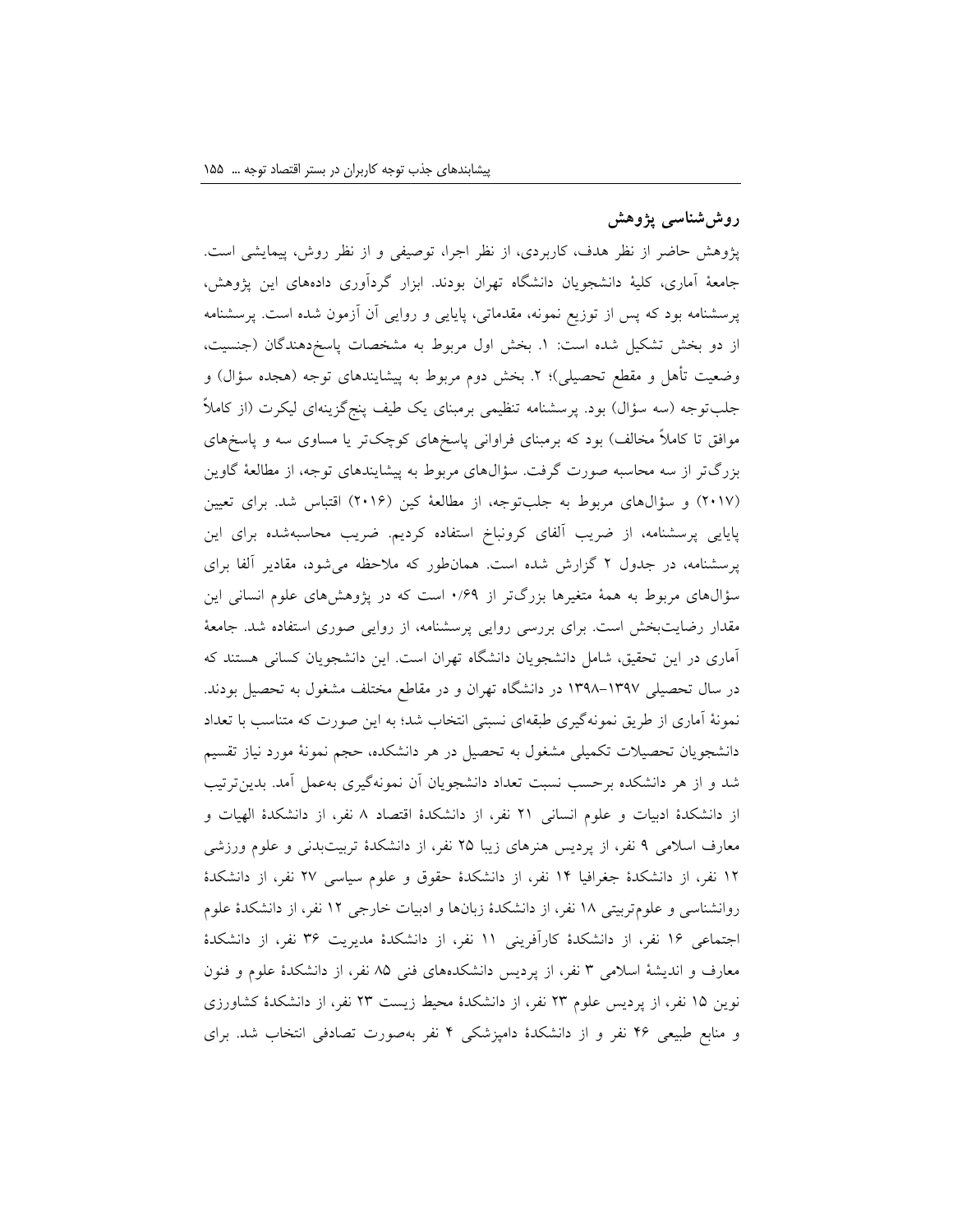برآورد حجم نمونه، از جدول کرجسی و مورگان بهره گرفته شد؛ بهنحویکه حجم نمونه برای حداکثر حجم جامعه لحاظ شد و درمجموع 384 نفر درنظر گرفته شد. برای آزمون فرضیهها، از آزمون همبستگی پیرسون و تحلیل رگرسیون خطی و برای تجزیه و تحلیل دادهها نیز از نرمافزار SPSS استفاده کردیم.

### **یافتههای پژوهش**

نتایج آمار توصیفی نشان داد 40/89 درصد از پاسخدهندگان مرد و 59/11 درصد زن بودند. از نظر وضعیت تأهل، اکثریت پاسخدهندگان (۶۰ درصد) مجرد بودند. از نظر مقطع تحصیلی نیز، 56/51 درصد در مقطع کارشناسی، 32/82 درصد در مقطع کارشناسی ارشد و 10/67 درصد در مقطع دکتری تحصیل میکردند (جدول ۱),

| درصد                                 | فراواني           | ويژگى         |  |  |  |  |  |
|--------------------------------------|-------------------|---------------|--|--|--|--|--|
| جنسيت                                |                   |               |  |  |  |  |  |
| $Y \cdot / \Lambda$ 9                | $\sqrt{\Delta V}$ | مرد           |  |  |  |  |  |
| 09/11                                | YYV               | زن            |  |  |  |  |  |
| مقطع تحصيلى                          |                   |               |  |  |  |  |  |
| 09/01                                | Y                 | كارشناسي      |  |  |  |  |  |
| $\mathbf{r} \mathbf{y} / \mathbf{y}$ | ۱۲۶               | كارشناسي ارشد |  |  |  |  |  |
| $\mathcal{N} \cdot \mathcal{S}$      | ۴۱                | دكترى         |  |  |  |  |  |
| وضعيت تأهل                           |                   |               |  |  |  |  |  |
| 09/99                                | ۲۲۹               | مجرد          |  |  |  |  |  |
| 79/97                                | ۱۱۵               | متأهل         |  |  |  |  |  |
| 1.791                                | ۴.                | ساير          |  |  |  |  |  |

**جدول .1 مشخصات پاسخدهندگان**

برای توصیف گویههای مربوط متغیرهای پژوهش از سه شاخص میانگین، انحراف معیار و چولگی استفاده شد. شایان ذکر است که چولگی معیاری از تقارن یا عدم تقارن تابع توزیع است. برای یک توزیع کامالً متقارن، چولگی صفر و برای یک توزیع نامتقارن با کشیدگی بهسمت مقادیر باالتر، چولگی مثبت و برای توزیع نامتقارن با کشیدگی بهسمت مقادیر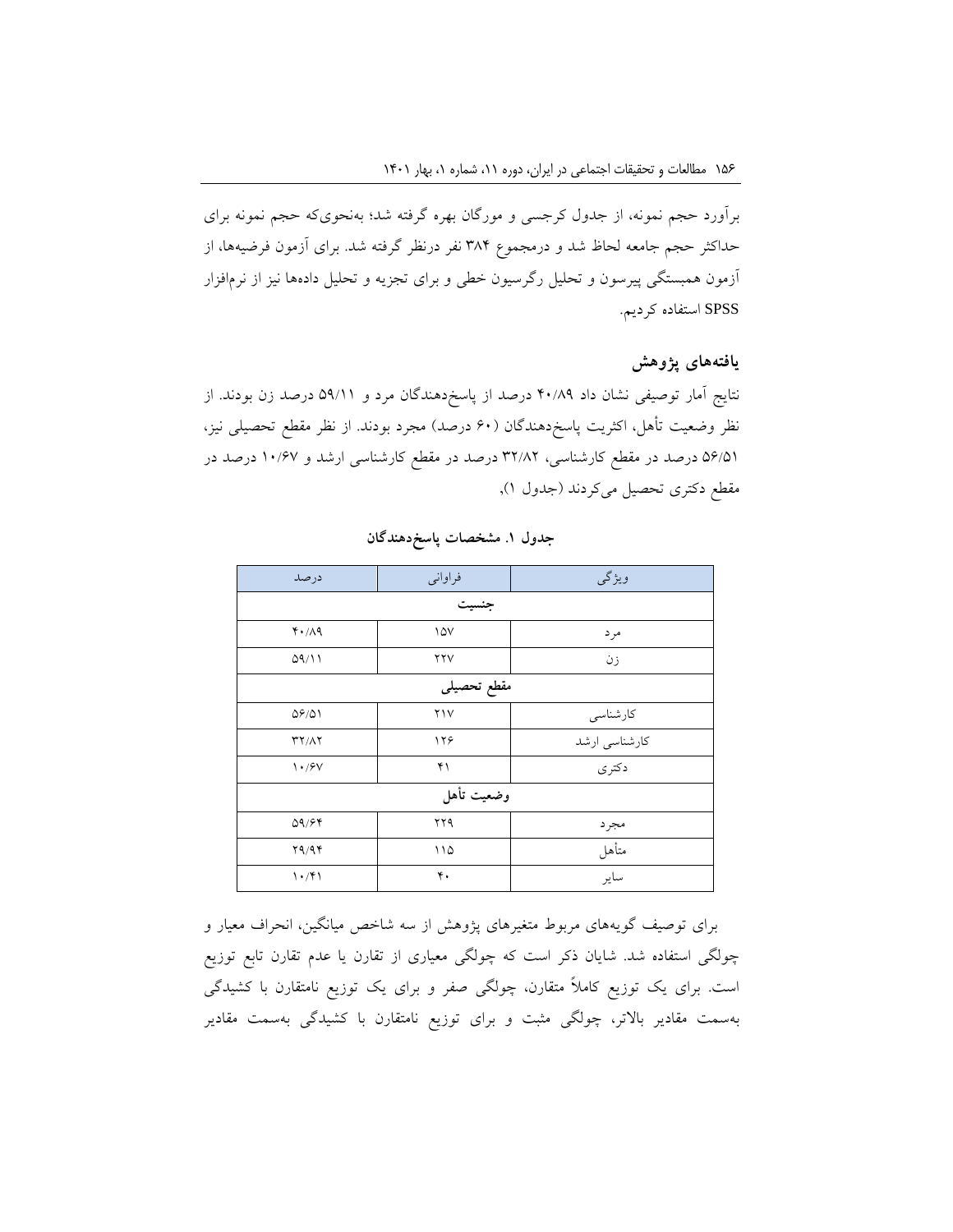کوچکتر، مقدار چولگی منفی است. چنانچه چولگی در بازۀ ۲، ۲– نباشد، دادهها از توزیع نرمال برخوردار نیستند. انحراف معیار نشان میدهد بهطور میانگین، دادهها چه مقدار از مقدار میانگین فاصله دارند. اگر انحراف معیار مجموعهای از دادهها نزدیک به صفر باشد، نشانۀ آن است که دادهها به میانگین نزدیک هستند و پراکندگی اندکی دارند؛ درحالیکه انحراف معیار بزرگ بیانگر پراکندگی قابلتوجه دادهها است. در جدول 2 اطالعاتی درمورد شاخصهای توصیفی متغیرهای تناسب محتوا، زمانبندی مناسب در ارائۀ اطالعات، اعتبار منبع اطالعات، طرحبندی، گرافیک وبسایت و توجه کاربر ارائه شده است. براساس میانگین دادههای مربوط به گویههای متغیرهای پژوهش، مشاهده میشود که همۀ گویهها دارای میانگین باالتر از 3 بودند که بیانگر آن است که پاسخدهندگان از محتوای موجود در اینستاگرام رضایت دارند. اطالعات مورد نیازشان را در آن بهموقع بهدست میآورند، به اعتبار منابع اطالعاتی در شبکۀ اجتماعی اینستاگرام اهمیت میدهند، از طرحبندی و گرافیک اینستاگرام احساس مطلوبیت دارند و اینستاگرام توانسته است توجه بسیاری از آنها را به خود جلب کند. نگاهی به انحراف معیار گویهها نیز نشان میدهد که دادهها از میانگین فاصله دارند و دارای پراکندگی نسبی هستند. بهعالوه، مقدار چولگی مشاهدهشده برای همۀ گویههای مربوط به ابعاد متغیر رسانههای فناوری محور در بازۀ ۲، ۲- قرار داشت. این بدان معنا است که از لحاظ کجی گویهها نرمال و توزیع آنها متقارن است.

| ألفاي        | چولگى        | انحراف                    | ميانگين                       | سؤال                                                |       |
|--------------|--------------|---------------------------|-------------------------------|-----------------------------------------------------|-------|
| كرونباخ      |              | معيار                     |                               |                                                     | متغير |
|              | $\cdot$ /VQA | $\cdot$ / $\vee$ 9 $\vee$ | $\mathsf{r}/\mathsf{v}\wedge$ | در اینستاگرام میتوانم اطلاعات مورد نیاز خود را      |       |
|              |              |                           |                               | بەدست بياورم.                                       |       |
|              |              |                           |                               | از طریق اطلاعاتی که در اینستاگرام منتشر می شود،     |       |
| $\cdot$ /VAA | .7179        | $\cdot$ / $V90$           | $\frac{90}{20}$               | قادر به انجام فعالیتهای مختلفی نظیر خرید، یافتن     | تناسب |
|              |              |                           |                               | رستوران، و مي شوم.                                  | محتوا |
|              |              |                           |                               | درصورتی که یک شبکهٔ اجتماعی مانند اینستاگرام،       |       |
|              | .7179        | .444                      | $\mathbf{r}/\mathbf{r}$       | نیازهای اطلاعاتی من را تأمین نکند، از شبکهٔ اجتماعی |       |
|              |              |                           |                               | دیگری استفاده میکنم.                                |       |

**جدول .2 سؤالهای پرسشنامه، میانگین، انحراف معیار و آلفای کرونباخ**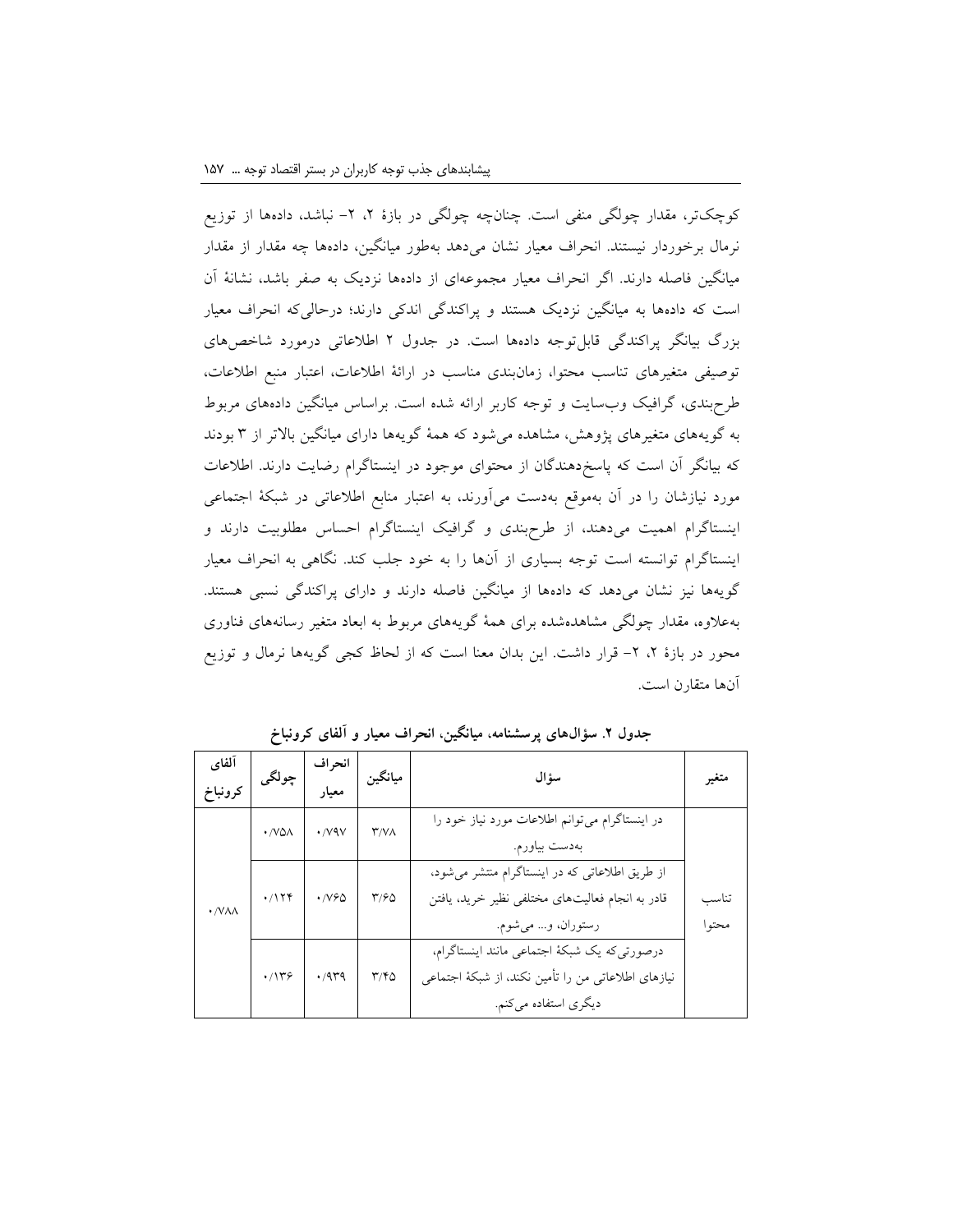| ألفاي                        | چولگى                      | انحراف                                      | ميانگين                           | سؤال                                                  |           |  |
|------------------------------|----------------------------|---------------------------------------------|-----------------------------------|-------------------------------------------------------|-----------|--|
| كرونباخ                      |                            | معيار                                       |                                   |                                                       | متغير     |  |
|                              |                            |                                             |                                   | در هر زمانی که بخواهم میتوانم به محتوای (متن،         |           |  |
|                              | $\cdot$ / $\land\lor\land$ | $\cdot$ / $\vee$ $\circ$ $\circ$            | $\mathbf{r}/\mathbf{v}$           | فیلم، عکس و صدا) مورد نیاز خود در اینستاگرام          | زمانبندى  |  |
|                              |                            |                                             |                                   | دسترسي پيدا كنم.                                      | مناسب     |  |
|                              | ۰/۹۱۹                      | $\cdot$ / $\vee\mathfrak{r}$ .              | $\mathbf{r}/\mathbf{r}$           | با اطلاعاتی که از اینستاگرام دریافت میکنم، بهسرعت     | در ارائهٔ |  |
|                              |                            |                                             |                                   | می توانم درمورد یک فعالیت (اقدام) تصمیم گیری کنم.     | اطلاعات   |  |
|                              | ۰٬۵                        | $\cdot$ / $\vee$ 9)                         | $\mathsf{r}/\mathsf{v}$           | همواره اطلاعات/محتوى بهروزرساني شده در                |           |  |
|                              |                            |                                             |                                   | اينستاگرام قابل جست وجو است.                          |           |  |
|                              | $\cdot$ /۳۲                | ./VQA                                       | $\mathsf{r}/\mathsf{v}$           | غالب اطلاعات موجود در اينستاگرام توسط افراد مطلع و    |           |  |
|                              |                            |                                             |                                   | دارای دانش درمورد موضوعات مختلف منتشر می شود.         |           |  |
|                              | $\cdot$ /۱۲                | ۰/۷۶۲                                       | $\mathsf{r}/\mathsf{v}\mathsf{r}$ | منابع اطلاعاتی در اینستاگرام معمولاً افرادی باتجربه و | اعتبار    |  |
| $\cdot$ / $\wedge$ \ \       |                            |                                             |                                   | متخصص در یک زمینهٔ خاص هستند.                         | منبع      |  |
|                              | ./۴VQ                      | $\cdot$ / $\wedge \overline{\wedge} \wedge$ | $\mathsf{r}/\mathsf{r}$           | می توان به اطلاعات موجود در اینستاگرام اعتماد کرد.    | اطلاعات   |  |
|                              |                            |                                             |                                   | اطلاعاتی که افراد خبره در شبکههای اجتماعی ارائه       |           |  |
|                              | ۱۷۵۱۲                      | .789                                        | $\mathsf{r}/\mathsf{r}$           | دادهاند، بر تصمیم من برای اقدام به یک فعالیت خاص      |           |  |
|                              |                            |                                             |                                   | تأثيرگذار است.                                        |           |  |
|                              | ۰/۲۹                       | $1/\cdot 0 \cdot$                           | $\mathbf{r}/\mathbf{r}$ ۶         | غالب محتوای موجود در اینستاگرام برای من از            |           |  |
|                              |                            |                                             |                                   | جذابيت ظاهري مطلوبي برخوردار است.                     |           |  |
|                              | .7794                      | $\cdot$ / $\land\land\$                     | $\mathsf{r}/\mathsf{N}$           | معمولاً محتوای متنی موجود در اینستاگرام مختصر و       |           |  |
|                              |                            |                                             |                                   | مفيد است.                                             |           |  |
|                              |                            |                                             |                                   | تصاویر و فیلمهای منتشرشده در اینستاگرام بیشترین       | طرحبندى   |  |
|                              | $\cdot$ /V \ V             | $\cdot$ / $\vee$ $\circ$                    | $\frac{6}{2}$                     | اطلاعات را در کوتاهترین زمان ممکن در اختیار من        |           |  |
|                              |                            |                                             |                                   | قرار مىدهد.                                           |           |  |
|                              | 19.1                       | .7979                                       | ۳/۴۹                              | اندازهٔ فونت و ویژگیهای بصری پیامهای موجود            |           |  |
|                              |                            |                                             |                                   | اينستاگرام مناسب است.                                 |           |  |
|                              | $\cdot$ /۱۴۷               | $\cdot/\wedge\cdot\vee$                     | $\mathbf{r}/\mathbf{r}$           | فیلمها و انیمیشنهای موجود در اینستاگرام از کیفیت      |           |  |
|                              |                            |                                             |                                   | گرافیکی مطلوبی برخوردار هستند.                        |           |  |
|                              | .799                       | $\cdot$ /V\\                                | $\mathsf{r}/\mathsf{v}$           | تنوع رنگهای مورد استفاده در تولید محتوای              |           |  |
| $\cdot/\wedge\cdot\curlyvee$ |                            |                                             |                                   | اینستاگرامی زیاد است.                                 | گرافیک    |  |
|                              | $\cdot$ /100               | $1/\cdot$ 59                                | $\mathbf{r}/\cdot\mathbf{v}$      | بارگیری و بازشدن محتواهای صوتی و تصویری در            | وبسايت    |  |
|                              |                            |                                             |                                   | اينستاگرام بەسرعت انجام مى شود.                       |           |  |
|                              | ۰/۲۵۱                      | $\cdot$ / $Vf$                              | $\mathbf{r}/\mathbf{v}$ .         | محتوای موجود در اینستاگرام از کیفیت بصری مطلوبی       |           |  |
|                              |                            |                                             |                                   | برخوردار است.                                         |           |  |

**ادامه جدول .2 سؤالهای پرسشنامه، میانگین، انحراف معیار و آلفای کرونباخ**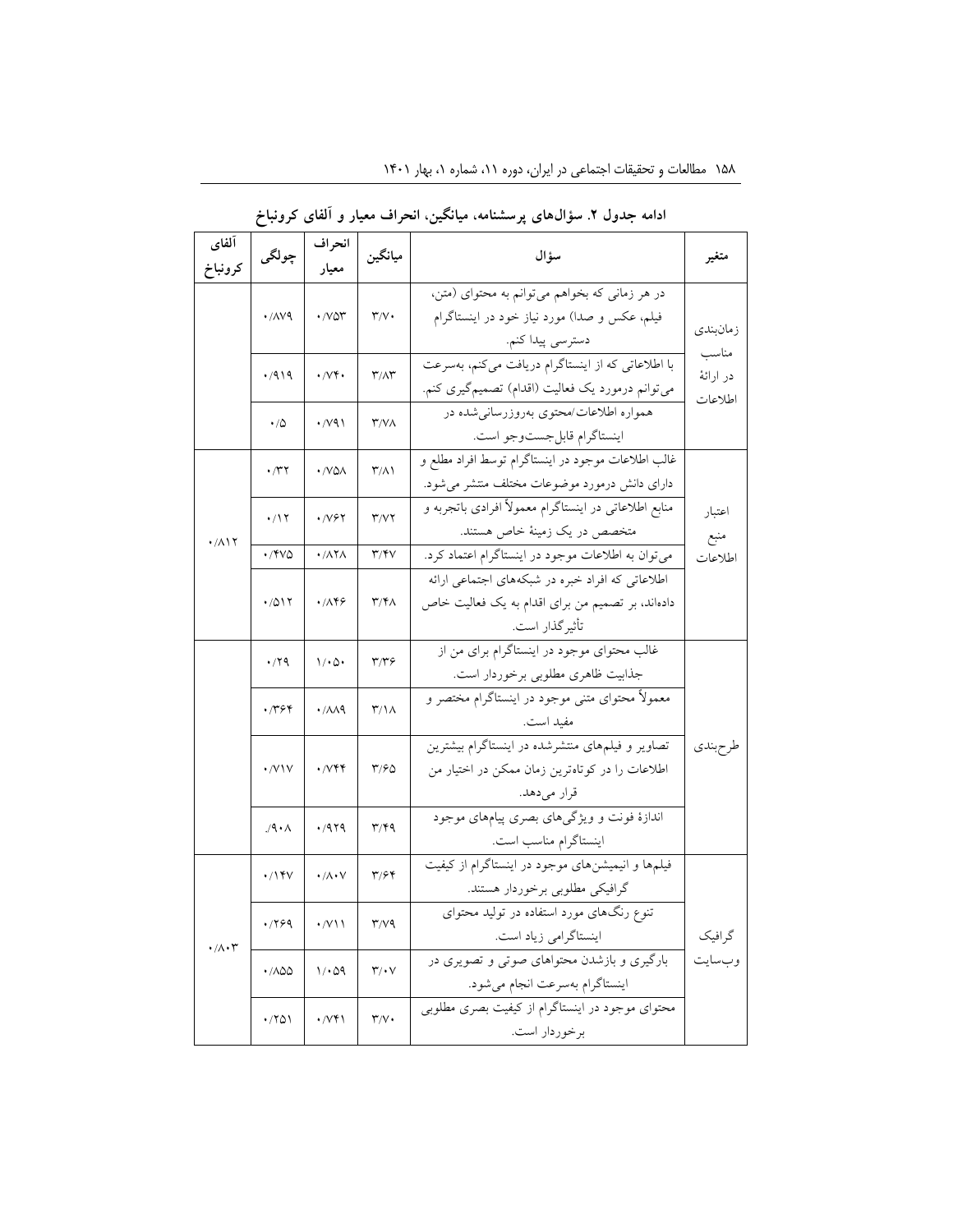| آلفاي<br>كرونباخ | چولگى             | انحر اف<br>معيار                 | ميانگين                   | سؤ ال                                                                              | متغير |
|------------------|-------------------|----------------------------------|---------------------------|------------------------------------------------------------------------------------|-------|
|                  | $1/\cdot \Lambda$ | .710                             | $\mathbf{r}/\mathbf{r}$ . | اینستاگرام دارای ویژگیهای جذاب متعددی برای من<br>ست.                               |       |
|                  | .7057             | .709                             | $\mathbf{r}/\mathbf{r}$   | اینستاگرام در مقایسه با سایر شبکههای اجتماعی، بیشتر<br>مورد اقبال من است.          | تو جه |
|                  | .790              | $\cdot$ / $\vee$ 9)              | Y/VQ                      | در طول روز بخشی از وقت خود را صرف جستوجو<br>در اینستاگرام میکنم.                   | كاربر |
|                  | $\cdot$ /VAQ      | $\cdot$ / $\land$ $\lor$ $\land$ | $\mathbf{r}/\mathbf{r}$   | عضويت در شبكة اجتماعي اينستاگرام را انتخاب<br>خوبی برای کاربران فضای مجازی میدانم. |       |

**ادامه جدول .2 سؤالهای پرسشنامه، میانگین، انحراف معیار و آلفای کرونباخ**

قبل از آزمون فرضیههای پژوهش، از تحلیل همبستگی پیرسون بهمنظور بررسی ارتباط میان متغیرهای پژوهش استفاده شد. تحلیل همبستگی پیرسون را میتوان پیشامد برخی تحلیلهای دیگر مانند تحلیل رگرسیون محسوب کرد؛ زیرا قبل از انجام تحلیل رگرسیون، معموالً ماتریس همبستگی بین متغیرها محاسبه میشود تا مشخص شود آیا بین متغیرها اصالً رابطهای وجود دارد یا خیر. نتایج تحلیل همبستگی پیرسون نشان میدهد در سطح معنیداری 0/000=sig، و ضریب همبستگی (۰/۸۲۵) رابطۀ مثبت و مستقیمی بین تناسب محتوا و توجه کاربر وجود دارد. ضریب همبستگی بهدستآمده نشاندهندۀ همبستگی قوی و مستقیم است؛ به عبارتی، کاربرانی که محتوای ارائهشده در اینستاگرام را متناسب با نیازهای خود میپنداشتند، توجه بیشتری را به این شبکۀ اجتماعی معطوف میکردند و همچنین زمان بیشتری را به سایر شبکههای اجتماعی تخصیص میدادند. همبستگی سایر پیشایندهای توجه با جلبتوجه کاربران در شبکۀ اجتماعی اینستاگرام، در جدول 3 ارائه شده است. همانگونه که مشاهده میشود، سطح معنیداری ارتباط میان اعتبار منابع و گرافیک وبسایت )0/249(، برابر با صفر است؛ زیرا این مقدار کمتر از مقدار آلفا در سطح خطای 0/05 است؛ بنابراین بین این دو متغیر ارتباط وجود دارد )0/05< - 0/000=P), این ارتباط، مستقیم و ضعیف است؛ به عبارت دیگر، که کاربرانی که اعتبار منابع اطالعاتی در شبکۀ اجتماعی اینستاگرام را حائز اهمیت ارزیابی کردند، لزوماً نقش اعتبار منبع را در گرافیک وبسایت شبکۀ اجتماعی باال ارزیابی نکردند. درواقع ارتباط چندان چشمگیری بین این دو متغیر مشاهده نشد. این نتیجه منطقی به نظر میرسد؛ چرا که منابع اطالعاتی لزوماً از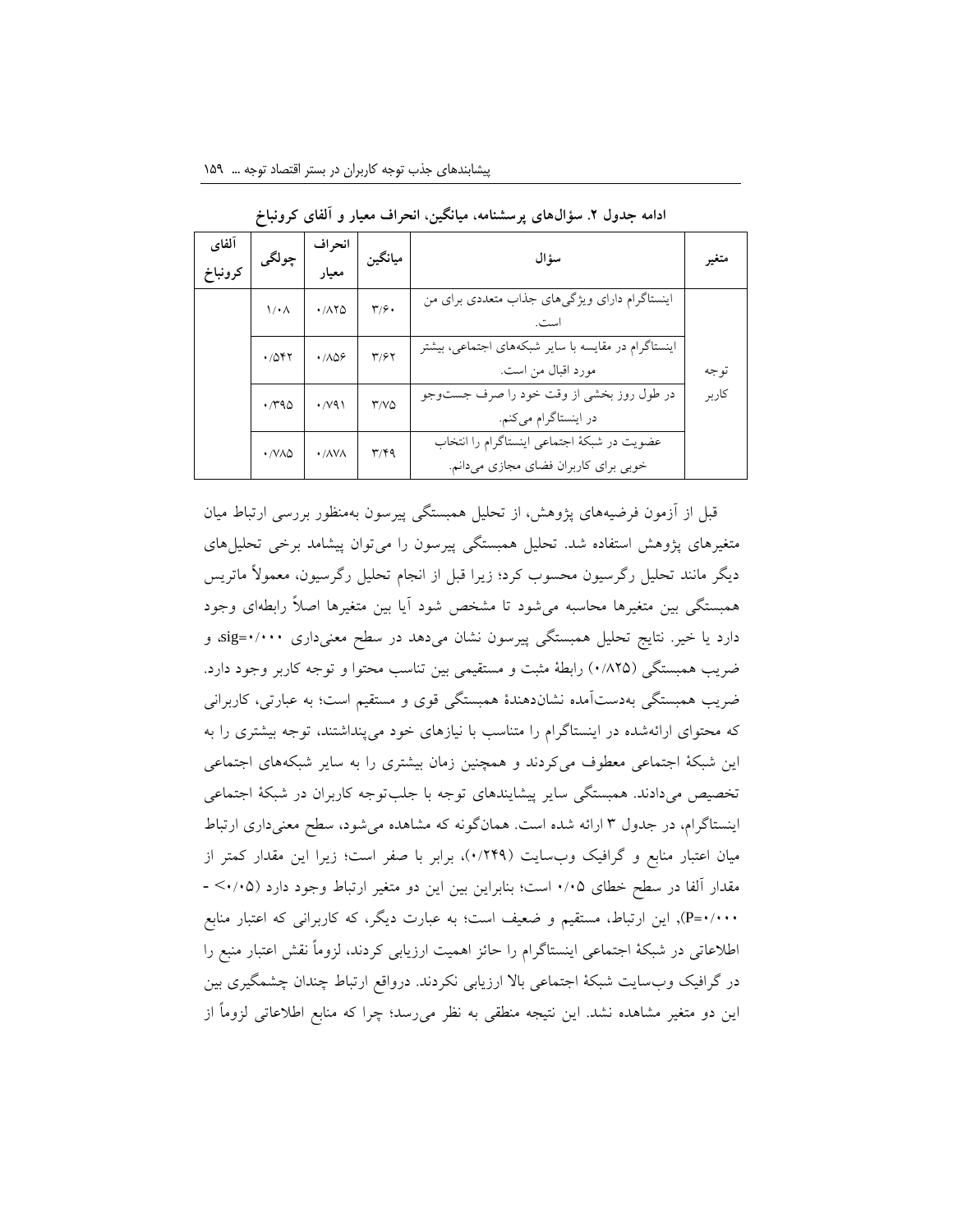مدیران شبکههای اجتماعی نیستند و نقشی در ایجاد زیرساختهای مورد نیاز برای ارتقای ویژگیهای گرافیکی شبکۀ اجتماعی ندارند. رابطۀ میان تناسب محتوا و زمانبندی نیز قابلتوجه بود. طبق یافتهها، بین متغیرهای تناسب محتوا و زمانبندی ارائۀ اطالعات در شبکههای اجتماعی، همبستگی مثبت و معناداری )0/768( وجود داشت )0/01≥P)؛ به این صورت که کاربران دسترسی به محتوای مورد نیاز خود را در مناسبترین زمان ممکن یا به عبارتی، بهموقع بودن اطالعات را حائز اهمیت دانستند.

|                             | تناسب محتوا              | زمانبندى              | اعتبار<br>منبع            | طرحبندى                     | گرافیک وبسایت | توجه<br>كاربر |  |
|-----------------------------|--------------------------|-----------------------|---------------------------|-----------------------------|---------------|---------------|--|
| تناسب محتوا                 |                          |                       |                           |                             |               |               |  |
| زمانبندى                    | **/V&A                   |                       |                           |                             |               |               |  |
| اعتبار منبع                 | $* \cdot 7914$           | **/VQ1                |                           |                             |               |               |  |
| طرحبندى                     | $* \cdot / \Delta \cdot$ | $* \cdot$ / $* \cdot$ | $* \cdot \wedge^2 \vee^2$ |                             |               |               |  |
| گرافیک وبسایت               | **/V\&                   | $* \cdot \wedge r$    | *****9                    | $* \cdot$ / $50$            |               |               |  |
| توجه كاربر                  | $* \cdot / \Lambda$ YQ   | **/ <i>6</i> AA       | **/V۴۱                    | $* \cdot / \Lambda \cdot f$ | ※・/۶۲人        |               |  |
| توجه: * معنىدار در سطح ۰/۰۱ |                          |                       |                           |                             |               |               |  |

**جدول .3 تحلیل همبستگی بین متغیرهای پژوهش**

جدول 4 نشان میدهد متغیرهای پیشبینیکنندۀ تناسب محتوا، زمانبندی، اعتبار منبع، طرحبندی و گرافیک وبسایت، 0/764 از تغییرات متغیر جلبتوجه کاربر را تبیین میکند. با توجه به آزمون معنیداری مشاهده میشود که این مقدار واریانس تبیینشده در سطح خطای 0/05 معنادار است.

**جدول .4 رگرسیون خطی ساده بین جلبتوجه و متغیرهای پیشبین تحقیق**

| سطح معناداري | F              | ضريب تعيين تعديل شده  | ضريب تعيين | 17           | مدں |
|--------------|----------------|-----------------------|------------|--------------|-----|
| $\cdots$     | <b>،۶۹/۶۳۰</b> | $\cdot$ /0 $\wedge$ r | .794       | $\cdot$ /v۶۴ |     |

مطابق جدول ۴، ضریب B که برای پیشبینی تغییرات استفاده میشود، برای متغیر طرحبندی برابر با 0/153 است؛ به این صورت که بهازای یک واحد تغییر در متغیر مستقل طرحبندی، متغیر وابستۀ جلبتوجه، 0/153 تغییر خواهد کرد. نتیجۀ رگرسیون خطی نشان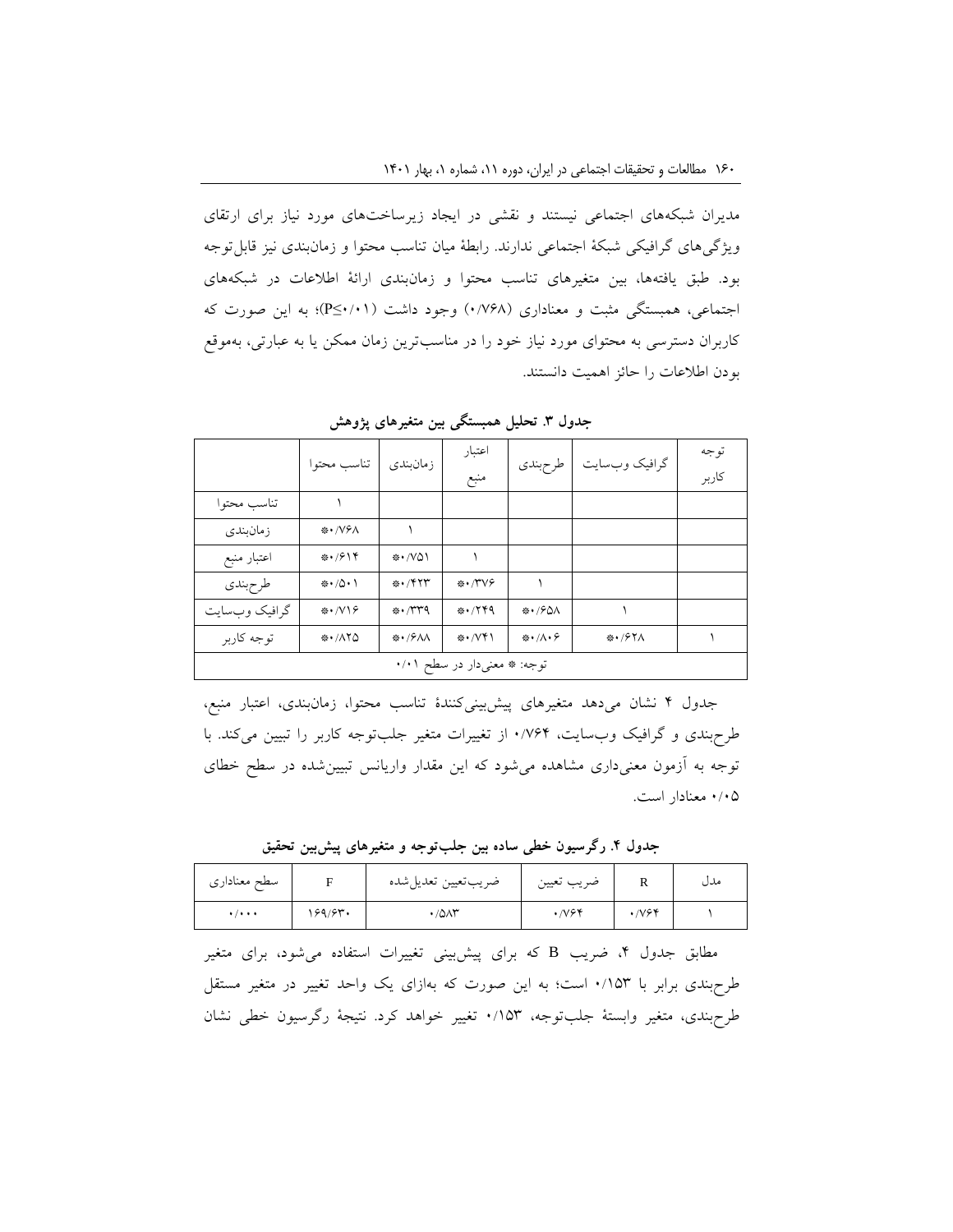میدهد استفاده از طرحبندی مناسب در شبکههای اجتماعی سبب جلبتوجه کاربران میشود )0/133=β، 2/273=t), از طرفی، در متغیر پیشبینیکنندۀ زمانبندی مشاهده شد که ضریب <sup>B</sup> برابر با 0/784 است؛ به این معنا که بهازای یک واحد تغییر در متغیر مستقل زمانبندی، متغیر وابستۀ جلبتوجه، 0/784 تغییر خواهد کرد. نتیجۀ رگرسیون خطی نشان میدهد که زمانبندی مناسب در ارائۀ اطالعات، بر جلبتوجه کاربران در شبکههای اجتماعی تأثیر دارد )0/661= β، 11/255=t), مشخص شد که بهازای یک واحد تغییر در متغیر مستقل تناسب محتوا، متغیر وابستۀ جلبتوجه، 0/841 تغییر خواهد کرد. نتیجۀ رگرسیون خطی بیانگر آن است که وجود تناسب در محتوای ارائهشده به کاربران با نیازهای اطالعاتی آنها، سبب جلبتوجه بیشتر کاربران به شبکههای اجتماعی میشود )0/000= β، 12/429=t), مطابق با نتایج، بهازای یک واحد تغییر در متغیر مستقل اعتبار منبع، متغیر وابستۀ جلبتوجه، 0/657 تغییر خواهد کرد. نتیجۀ رگرسیون خطی نشاندهندۀ آن است که اعتبار منبع اطالعات، موجب جلبتوجه بیشتر کاربران به شبکههای اجتماعی میشود )0/596= β، 9/008=t), یافتهها بیانگر آن است که با یک واحد تغییر در متغیر گرافیک وبسایت، متغیر وابستۀ جلبتوجه، 0/610 تغییر خواهد کرد. نتیجۀ رگرسیون خطی نشان میدهد ویژگیهای گرافیکی مطلوب شبکههای اجتماعی بر جلبتوجه کاربران تأثیر دارد )0/588= β، 8/527=t),

|                                         |                                           | ضرايب استاندارد | ضرايب غيراستاندارد                |                                        |               |
|-----------------------------------------|-------------------------------------------|-----------------|-----------------------------------|----------------------------------------|---------------|
| sig                                     | t                                         | $(\beta)$ نتا   | انحراف از استاندارد               | B                                      |               |
| .489                                    | $\cdot$ / $\cdot$ $\cdot$ $\circ$ $\circ$ |                 | $\cdot$ /119                      | $\cdot$ / $\cdot$ 9                    | ثاىت          |
| $\cdot$ / $\cdot$ + $\cdot$             | 17/479                                    | $\cdot$ /v99    | $\cdot$ / $\cdot$ $\theta$ $\vee$ | $\cdot$ / $\wedge$ $\uparrow$ $\wedge$ | تناسب محتوا   |
| $\cdot$ / $\cdot$ + $\cdot$             | 11/100                                    | .7991           | $\cdot/\cdot \vee \cdot$          | $\cdot$ / $\vee$ $\wedge$ $\uparrow$   | ز مان.ندی     |
| $\cdot$ / $\cdot$ + $\cdot$             | $\mathcal{A}/\cdot\cdot\Lambda$           | .7099           | $\cdot$ / $\cdot$ $\circ$ $\cdot$ | $\cdot$ /90V                           | اعتبار منبع   |
| $\cdot$ / $\cdot$ $\uparrow$ $\uparrow$ | T/7VT                                     | $\cdot$ /۱۳۳    | $\cdot$ / $\cdot$ $\theta$ V      | $\cdot$ / 1 $\circ$ $\cdot$            | طرحبندى       |
| $\bullet$ / $\bullet$ + $\bullet$       | $A/\Delta YV$                             | $\cdot$ /0/1/   | $\cdot$ / $\cdot$ $99$            | $\cdot$ /9 \ $\cdot$                   | گرافیک وبسایت |

**جدول .5 ضرایب رگرسیون خطی بین جلبتوجه و متغیرهای مستقل**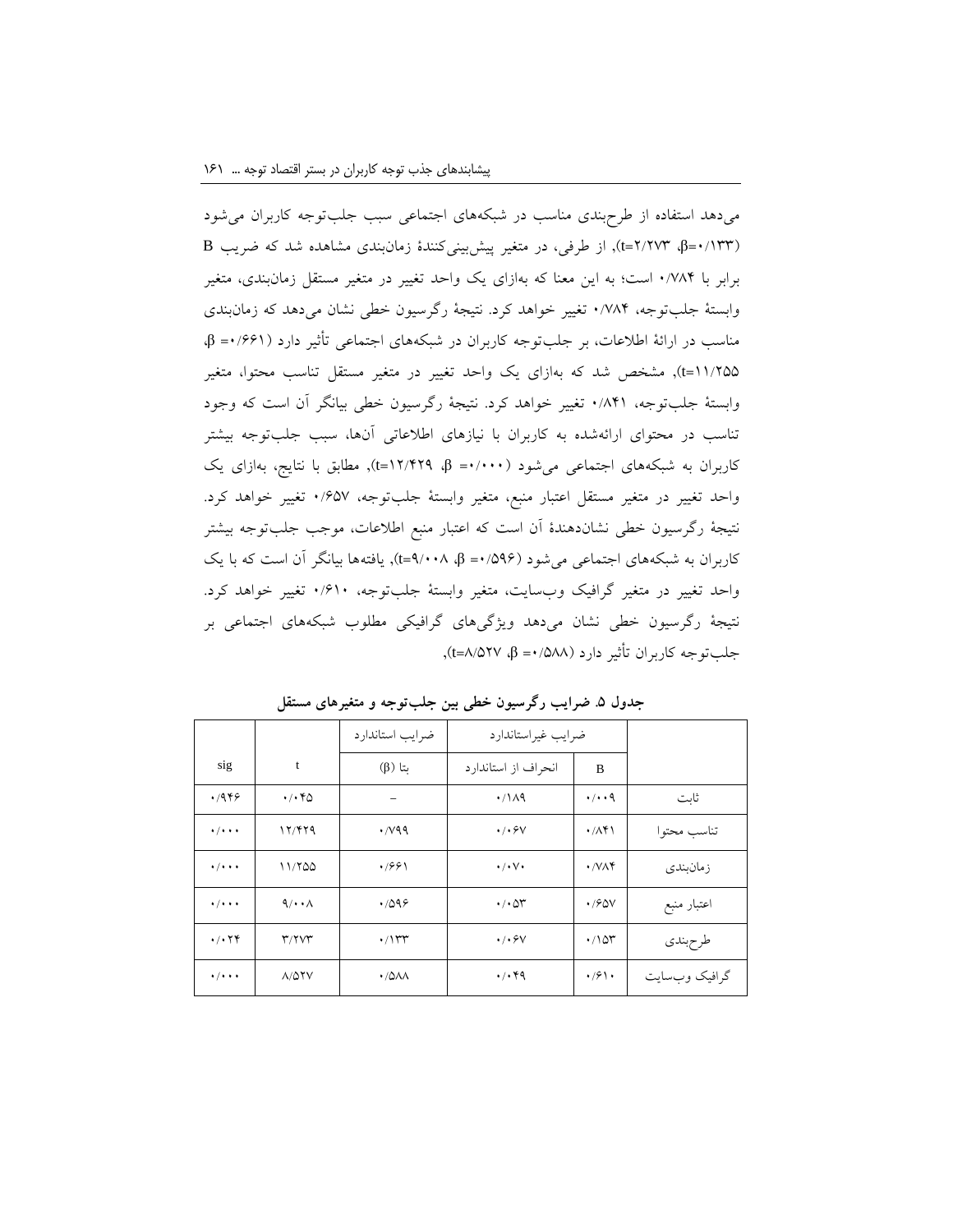# **بحث و نتیجهگیری**

هدف از انجام این مطالعه، بررسی پیشایندهای تأثیرگذار بر جلبتوجه مخاطبان در شبکههای اجتماعی بود. براساس یافتهها، پنج عامل شامل تناسب محتوا، زمانبندی مناسب در ارائۀ اطالعات، اعتبار منبع اطالعات، طرحبندی و گرافیک وبسایت میتواند توجه بیشتر کاربران (دانشجویان) در شبکههای اجتماعی (در این مطالعۀ اینستاگرام) را به خود جلب کند. درواقع این پنج متغیر میتوانند در پیشبینی متغیر جلبتوجه مخاطبان نقشآفرینی کنند. شایان ذکر است که تاکنون هیچ مطالعهای در این زمینه بهصورت تجربی به بررسی پیشایندهای جذب توجه مخاطبان در شبکههای اجتماعی نپرداخته و این اولین مطالعهای است که نقش تعیینکنندۀ این متغیرها را در قالب مطالعۀ میدانی بررسی کرده است؛ بنابراین از این جهت پژوهش حاضر از نوآوری برخوردار است. براساس یافتهها مشخص شد که تناسب محتوا در شبکههای اجتماعی، بر جذب توجه کاربران تأثیرگذار است. مهمترین عناصری که مخاطبان را جذب محتوای شبکۀ اجتماعی اینستاگرام میکند عبارتاند از: .1 تهیه و تولید محتواهای متنی و تصویری جنجالبرانگیز (محتوا و تصاویری که حس کنجکاوی مخاطب را برمیانگیزد)؛ .2 توجه به جدول زمانی و بارگذاری پستها در زمانهای مقرر؛ ٣. تنوع در تولید محتوا؛ ۴. تولید محتوا براساس نیاز کاربران؛ ۵ ارائۀ سناریوی کوتاهمدت و بلندمدت برای محتوا؛ ۶. برگزاری کمپینهای تبلیغاتی. براساس یافتهها، زمانبندی مناسب در ارائۀ اطالعات در شبکههای اجتماعی، بر جلبتوجه کاربران مؤثر است؛ به این صورت که دارندگان پیج اختصاصی در اینستاگرام باید از محتواهای متنی، گرافیکی، صوتی و ویدیویی در زمان مناسب و طبق جدولهای زمانی، برای ایجاد کمپینهای تبلیغاتی استفاده و پس از هر دورۀ ارسال محتوا، اثربخشی آن را از طریق ابزارهای تحلیلی اینستاگرام بررسی کنند. بهعالوه، یافتهها نشان داد که اعتبار منبع اطالعات در شبکههای اجتماعی، بر جلبتوجه کاربران تأثیر میگذارد. دریافتکنندگان محتوا اعتبار منبع اطالعات را براساس ادراکات فرد از صداقت، رفتار اخالقی، شایستگی، شخصیت و اجتماعیبودن آن ارزیابی میکنند. نتایج تحقیقات در زمینه اعتبار منبع بیانگر آن بود که تخصص، جذابیت و قابلیت اعتماد به منبع دو ویژگی اصلی اعتبار منبع بهشمار میآیند. این عوامل در ترغیب کاربران به مشاهدۀ یک محتوا و تأثیرگذاری بر نگرشهای آنها حائز اهمیت هستند. اگر منبع اطالعات غیرقابلاعتماد باشد، بهمنظور تأثیرگذاری بر نگرشهای کاربران در مسیری معین، اطالعات غلطی را منتشر میکند. منبع اطالعاتی که فاقد تخصص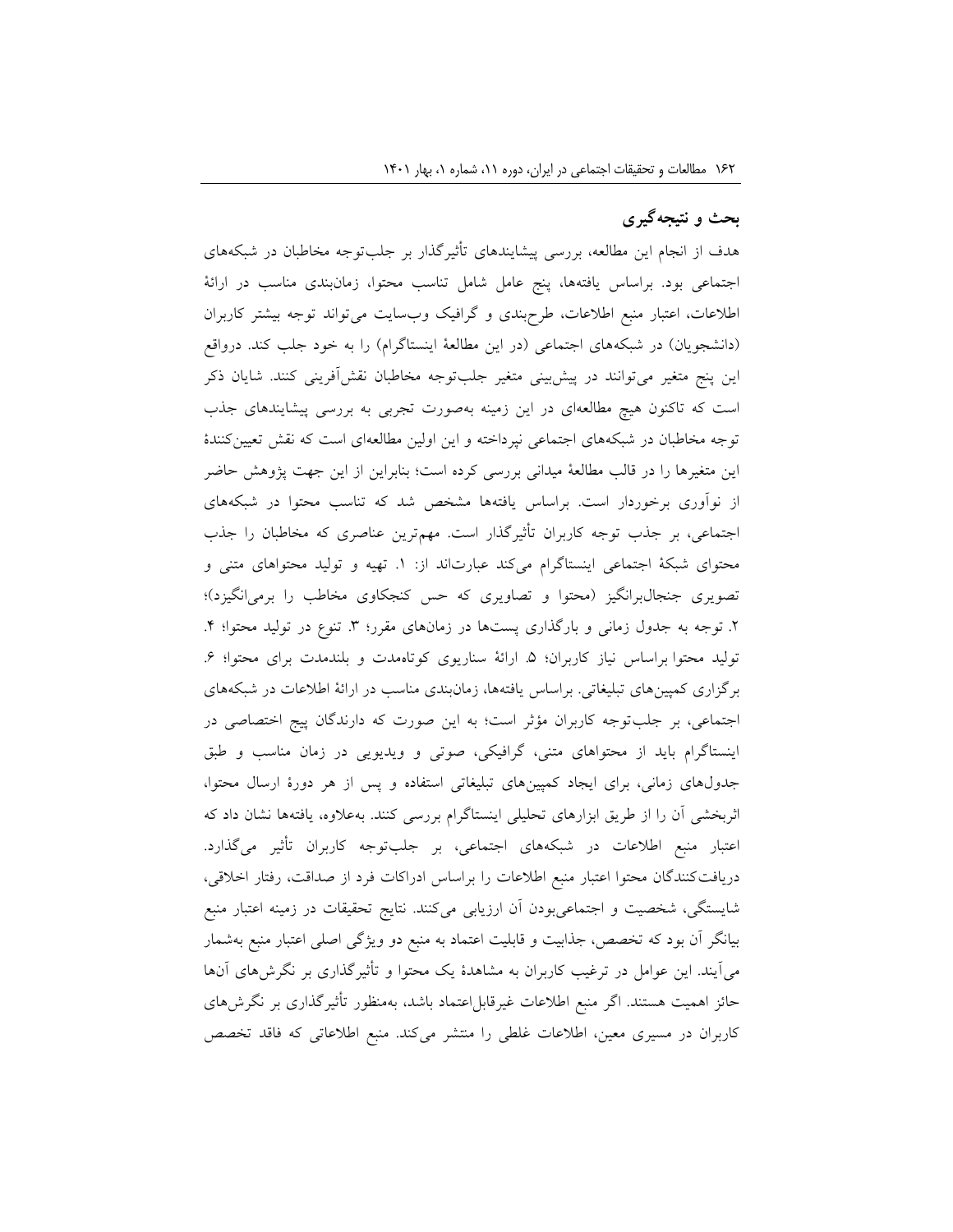است، بهدلیل مطلعنبودن یا صالحیتنداشتن، اطالعات نادرستی را منتشر خواهد کرد. یافتهها نشان داد طرحبندی شبکههای اجتماعی بر جلبتوجه کاربران مؤثر است. اینستاگرام هرچند وقت یک بار بهروز میشود و با قابلیتهای جدید خود مخاطبانش را شگفتزده میکند. چندی پیش این شبکۀ اجتماعی، قابلیت طرحبندی را در استوری به مخاطبان خود ارائه داد. کاربران میتوانند با استفاده از این قابلیت، چندین عکس را در یک استوری قرار دهند؛ به این صورت که حدود دو تا شش عکس را میتوانند درون یک کالژ قرار دهند و سپس منتشر کنند. درنهایت تعداد فالوور پیج خود را افزایش دهند. انواع طرحبندیها در اینستاگرام شامل چهارگوش، مورب، کاشیوار، شطرنجی، خطهای افقی و عمودی، استفاده از قاب سفید، استفاده از رنگ ثابت، و استفاده از پازل است. سرانجام نتیجهگیری شد که گرافیک وبسایت شبکههای اجتماعی، بر جلبتوجه کاربران مؤثر است. در شبکۀ اجتماعی اینستاگرام استفاده از متن و تصاویر گرافیکی جالب و جذاب، بهترین و مؤثرترین روش برای انتقال پیام و معرفی خود به مخاطبان جدید است، اما طراحی این تصاویر، راهبرد زمان و شیوۀ قرارگیری آن، نحوۀ برقراری ارتباط با مخاطب، رنگبندی اصولی براساس سلیقه و عالقهمندی مشتری، همگی به متخصصانی حرفهای در زمینۀ گرافیک شبکههای اجتماعی نیاز دارند که خود زیرمجموعۀ یک شبکۀ بزرگ از تولید محتوای گرافیکی هستند. در آموزههای اقتصادی نیز کارشناسان فن بر این موضوع همنظرند که عصر رسانه و فناوری اطالعات موجب شکلگیری بمباران اطالعاتی مخاطبان شده است. به عبارت دیگر، مخاطبان هرروز با دامنۀ وسیعی از اطالعات مواجه میشوند و با افزایش نفوذ شبکههای اجتماعی نیز این روند همچنان مسیر رشد خود را دنبال میکند. آنچه بهعنوان آفت موفقیت شبکههای اجتماعی شناخته میشود آن است که انفجار اطلاعات موجب کمیابی توجه میشود (گلدهابر، ۲۰۰۹), در عصر مدرن مصرفکنندگان به اطالعات بسیار زیادی دسترسی دارند و این سبب شده که بهجای خوانش عمیق، فقط یک مطالعۀ سطحی داشته باشند. درنتیجه تبلیغکنندگان در شبکههای اجتماعی به تیترهای جذاب روی میآورند تا مشتریان را به وبگاه خود بکشند (گادوین و همکاران، ۲۰۱۶), وجود کارکردهای مختلف شبکههای اجتماعی برای کسبوکارها مانند تبلیغات هدفمند اینترنتی، اهمیت روزافزون این شبکهها نشان میدهد. شبکههای اجتماعی در اینترنت یکی از منابع مهم برای کسب درآمد از راه تبلیغات بهشمار میآیند؛ چرا که اعضای شبکههای اجتماعی در صفحات مربوط به خود دربارۀ عالیقشان صحبت میکنند و این به تبلیغکنندگان اجازه میدهد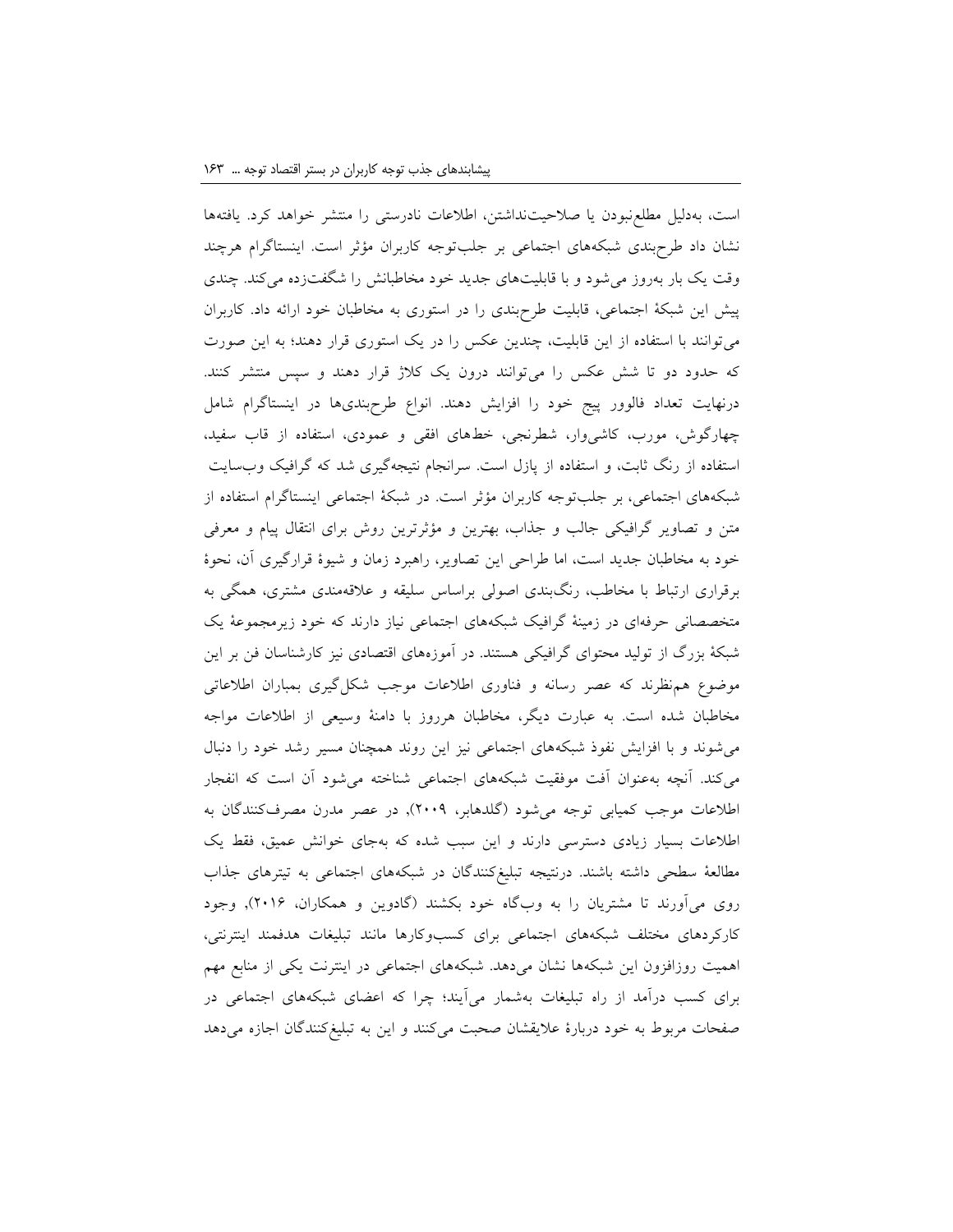که براساس همین عالیق برای آنها آگهی بفرستند. عالوه بر این، بسیاری از تبلیغکنندگان با ایجاد حساب کاربری و صفحات شخصی در شبکههای معروفی نظیر اینستاگرام، با سایر کاربران و نیز سایر کسبوکارها ارتباط برقرار میکنند و امور تجاری خود را پیش میبرند. بر این اساس و با توجه به یافتههای پژوهش، رهنمودهایی برای مدیران شبکههای اجتماعی در راستای استفادۀ اثربخشتر از قابلیتهای رسانههای نوین و جلب حداکثری توجه مخاطبان ارائه شد. با توجه به اینکه متناسببودن محتوا در شبکههای اجتماعی، برای کاربران مهم است؛ بنابراین تولیدکنندگان محتوا باید با توجه به کاربران هدف خود، حجم متناسبی از اطالعات مورد نیاز را در اختیار آنها قرار دهند؛ بهطوریکه از یک سو به تصمیمگیری بهینه برای کاربران درخصوص فعالیتهای مختلفی نظیر خرید، یافتن رستوران، و غیره منجر شود و از سوی دیگر، مانع از معطوفشدن توجه کاربران به سایر شبکههای اجتماعی شود. برای کاربران، زمانبندی مناسب در ارائۀ اطالعات، از مؤلفههای کلیدی تأثیرگذار بر توجه آنها محسوب میشود؛ بنابراین بهروزرسانی اطالعات و محتوای موجود در مورد محصوالت، خدمات یا رویدادهای خاص و قابلیت دسترسی سریع به آنها از طریق جستوجوی ساده، میتواند سبب جلبتوجه کاربران به یک شبکۀ اجتماعی خاص شود که منافع بالقوۀ زیادی را برای تولیدکنندگان محتوا دربردارد. مهمتر آنکه، برای کاربران، اعتبار منابع اطالعاتی و تولیدکنندگان محتوا تعیینکنندۀ تأثیرپذیری از اطالعات دریافتی است. بدینترتیب چنانچه محتوا توسط افراد شناختهشده و مطرح (مانند سلبریتیها) ارائه شود، کاربران بیشتر به آن محتوا اعتماد خواهند کرد. بهعلاوه، زمانی که افراد در جستوجوی اطالعات خاصی در مورد یک رویداد یا موضوع تخصصی هستند، برخورداری از تخصص، خبرگی و دانش موضوعی برای ارائهدهندۀ محتوا یا تولیدکنندۀ آن الزامی است تا محتوا در میان کاربران مقبولیت بیشتری پیدا کند. عالوه بر این، با توجه به نقش طرحبندی در جلبتوجه مخاطبان، مدیران شبکههای اجتماعی یا کانالهای موجود در آنها باید در طراحی ظاهری محتوای صوتی، تصویری یا متنی تولیدشده کوشا باشند تا جذابیت آن برای کاربران افزایش یابد. بهعالوه، کاربران خواهان محتوای مختصرتر و مفیدتر هستند؛ چرا که طوالنیشدن محتوا از حوصلۀ بسیاری از مخاطبان خارج است؛ بنابراین گرافیک وبسایت شبکههای اجتماعی در جلبتوجه کاربران داشته نقشی تعیینکننده دارد. بدین منظور، باید محتوای تصویری شامل فیلمها و انیمیشنها، با کیفیت گرافیکی مطلوبی تهیه و تدوین شوند و تا حد ممکن از تنوع رنگها در تولید این قبیل محتوا استفاده کنند. بهعالوه پهنای باند اینترنت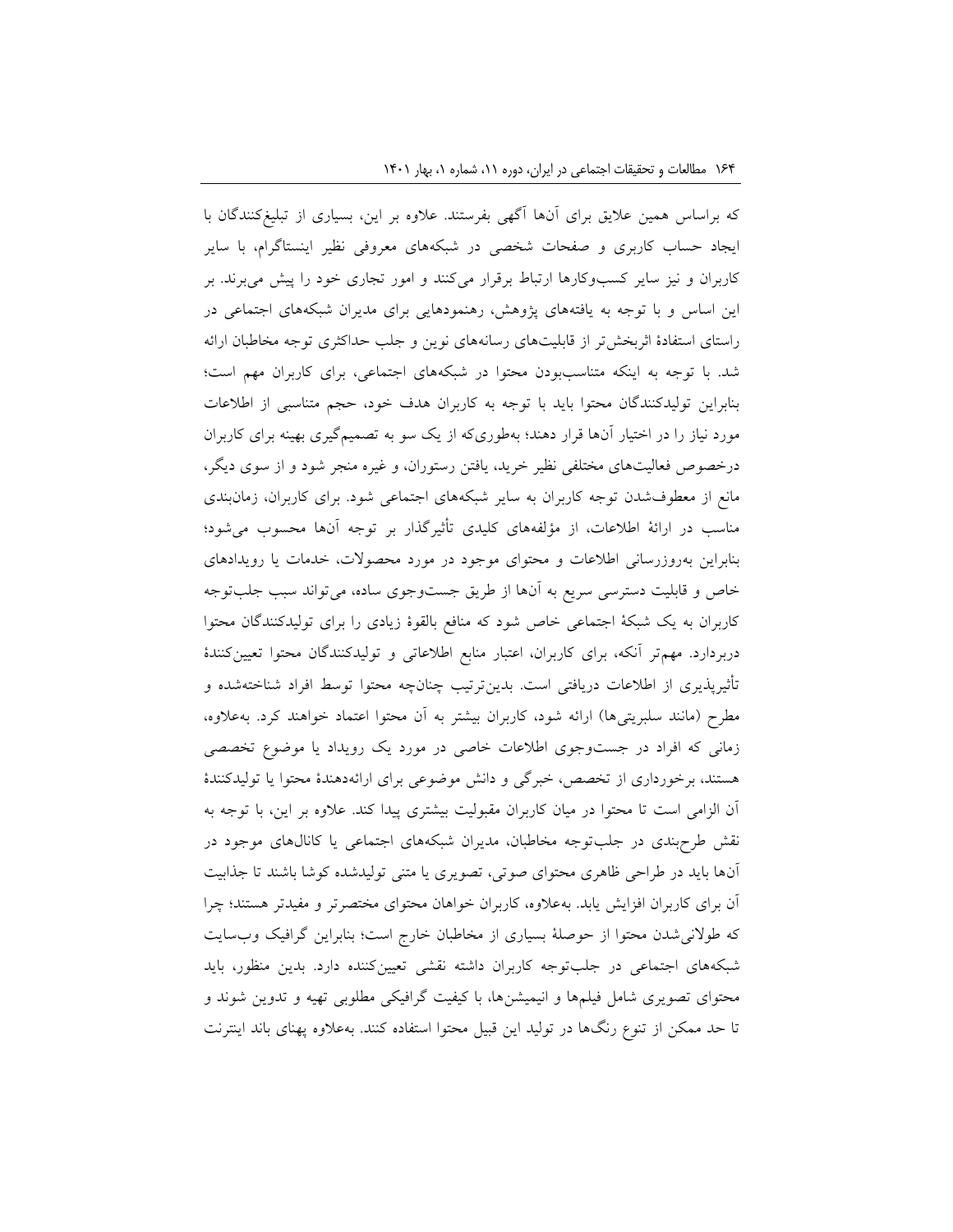نیز سرعت بارگیری و بازشدن محتواهای صوتی و تصویری را افزایش میدهد که این امر نیازمند توسعۀ زیرساختهای مخابراتی است. درنتیجه کیفیت بصری محتوای تولیدشده و سرعت بارگیری محتوا، برای کاربران از اهمیت بسزایی برخوردار است.

#### **منابع**

- فرهنگی، علیاکبر، قراگوزلو، علیرضا و صلواتیان، سیاوش )1389(، »توجه، حکمرانی جدید در اقتصاد رسانه»، فص**لنامۀ پژوهش های ارتباطی**، سال هفدهم، شمارۀ ٣: ٩١-١١۴.
- مرادی، خدیجه و یقموری، فائزه )1395(، »نقش تبلیغات تلویزیونی در جذب مخاطب: بررسی برنامۀ خندوانه، کتاب و زندگی«، **کتاب مهر**، دورۀ ششم، شمارۀ ،20-19 .29-11
- مککوایل، دنیس )1389(، **نظریۀ ارتباطات جمعی**. ترجمۀ پرویز اجاللی. چاپ سوم. تهران: دفتر مطالعات و توسعۀ رسانهها.
- مهدیزاده، سیدمحمد )1389(، **نظریههای رسانه: اندیشههای رایج و دیدگاههای انتقادی**، چاپ اول، تهران: نشر همشهری.
- Abbott, W., Donaghey, J., Hare, J. and Hopkins, P. (2013), "An Instagram is worth a thousand words: an industry panel and audience Q&A". **Library Hi Tech News**, No. 7: 1- 6.
- Alarcón-del-Amo, M. d. C., Lorenzo-Romero, C., & Gómez-Borja, M.Á. (2011), "Classifying and Profiling Social Networking Site Users: A Latent Segmentation Approach". **Cyberpsychology, Behavior and Social Networking**, No. 9: 547-553.
- Boyd, D. (2008), **Taken Out of Context: American Teen Sociality in Networked Publics**. Berkeley: University of California, Berkeley.
- Brandtzaeg, P. B., & Heim, J. (2011), "A Typology of Social Networking Sites Users". **International Journal of Web Based Communities**, No. 1: 28-51.
- Chatfield, T. (2013), "The attention economy: It costs nothing to click, respond and retweet. But what price do we pay in our relationships and our peace of mind? " Retrieved from: https://aeon.co/essays/does-each-click-of-attention-cost-a-bit-of-ourselves.
- García-Rapp, F. (2017), "Popularity markers on YouTube's attention economy: the case of Bubzbeauty". **Celebrity Studies**, No. 2: 228-245.
- Gauvin, H. L. (2017), "Drawing listener attention in popular music: Testing five musical features arising from the theory of attention economy". **Musicae Scientiae**, No. 3: 1-14.
- Goldhaber, M. (2009), **The Attention Economy Hypothesis**. Goldhaber's Blog Archive.
- Iskold, A. (2007), **Attention Economics: an overview**, Availabe at: www.readwriteweb.com.
- Jetter, M. (2017), "The effect of media attention on terrorism". **Journal of Public Economics**, No. 153: 32-48.
- Joly, L., Cornes, M., & Manthorpe, J. (2014), "Supporting the social networks of homeless people". **Housing, Care and Support**, No. 4:198-207.
- Kane, C. L. (2016), "GIFs that glitch: eyeball aesthetics for the attention economy". **Communication Design**, No. 1-2: 41-62.